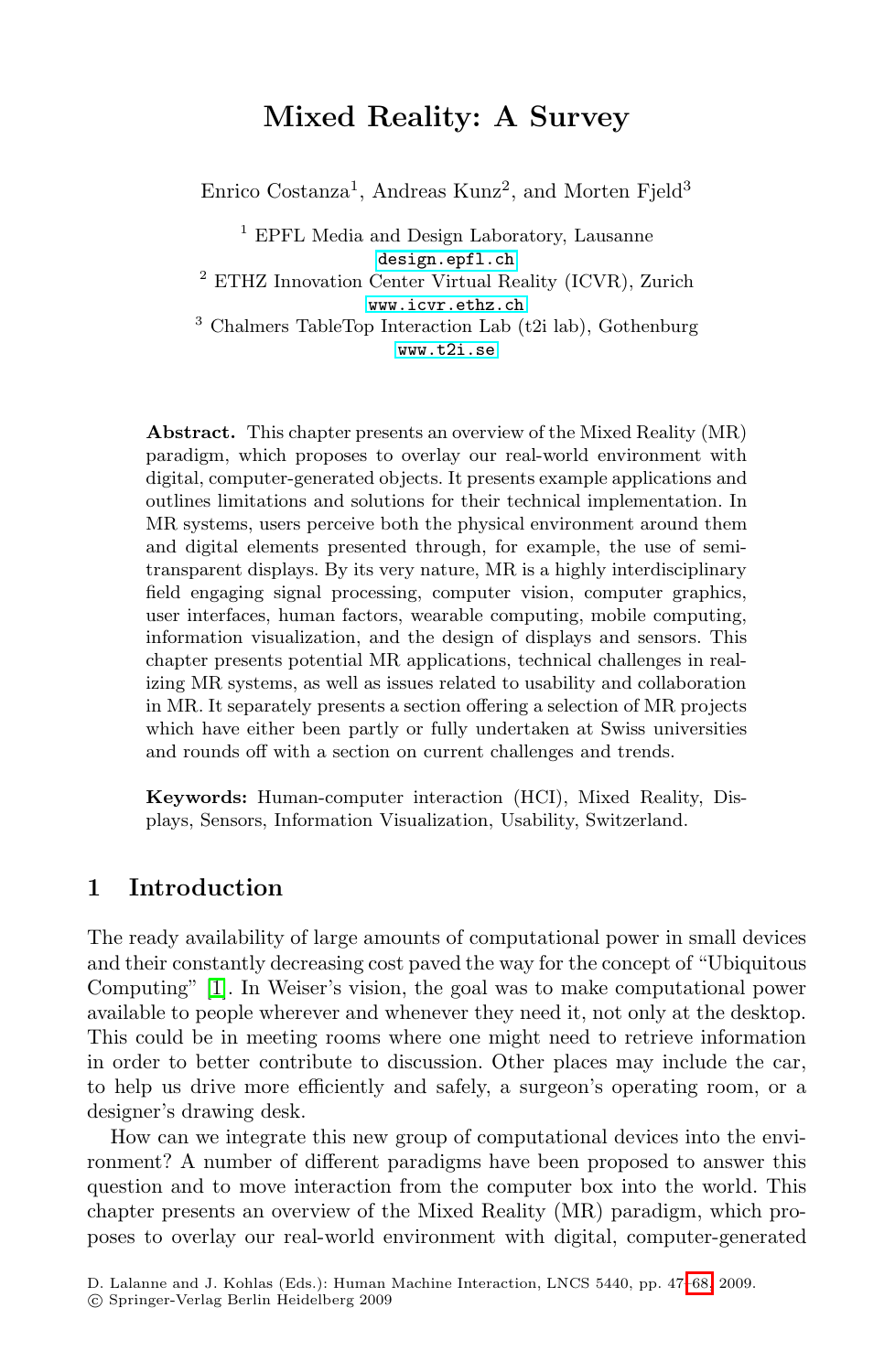objects. It presents example applications and outlines limitations and solutions for their technical implementation.

MR was derived both conceptually and historically from Virtual Reality (VR). VR systems are computer systems in which users are immersed in a virtual, computer-generated world. The very first examples were originally developed in the 1960s [2]. Immersion is generally achieved through visual, auditory, and sometimes tactile displays. All these displays isolate users from their familiar surroundings, giving the illusion that the only objects existing around them are those rendered by the computer. In MR systems, users perceive both the physical environment around them and digital elements presented through, for example, the use of semitransparen[t d](#page-1-0)isplays. Imagine a system that indicates the name and provenance of items around you by displaying virtual labels overlaying the objects, or a system th[at](#page-17-0) guides your way by showing virtual arrows, or a system that displays people's names and affiliations on virtual badges. The information could be [d](#page-17-0)isplayed in the native language of each user or could be customized to be most relevant to their individual profile; for example, when browsing food products, specific informatio[n c](#page-17-1)ould be provided according to the user's allergies.

MR systems are designed to give their users the illusion that digital objects are in the same space as physical ones (Figure 1). For this illusion of coexistence, the digital objects need to be precisely positioned into the real environment and aligned with the real objects in real time [3]. In fact, the precise real-time alignment or registration of virtual and real elements is a definitive characteristic of augmented reality systems [3], and it constitutes a difficult technical challenge for its realization. Augmented reality is often considered to be a branch of MR. According to the definition of Milgram et al. [4], MR is "subclass of VR related technologies that involve merging of real and virtual worlds". MR includes systems in which the virtual aspects are dominant as well as those in which the physical reality is dominant. Within this range, augmented reality has more physical elements than virtual elements.

<span id="page-1-0"></span>

**Fig. 1.** The BUILD-IT system, an example of a collaborative tabletop MR application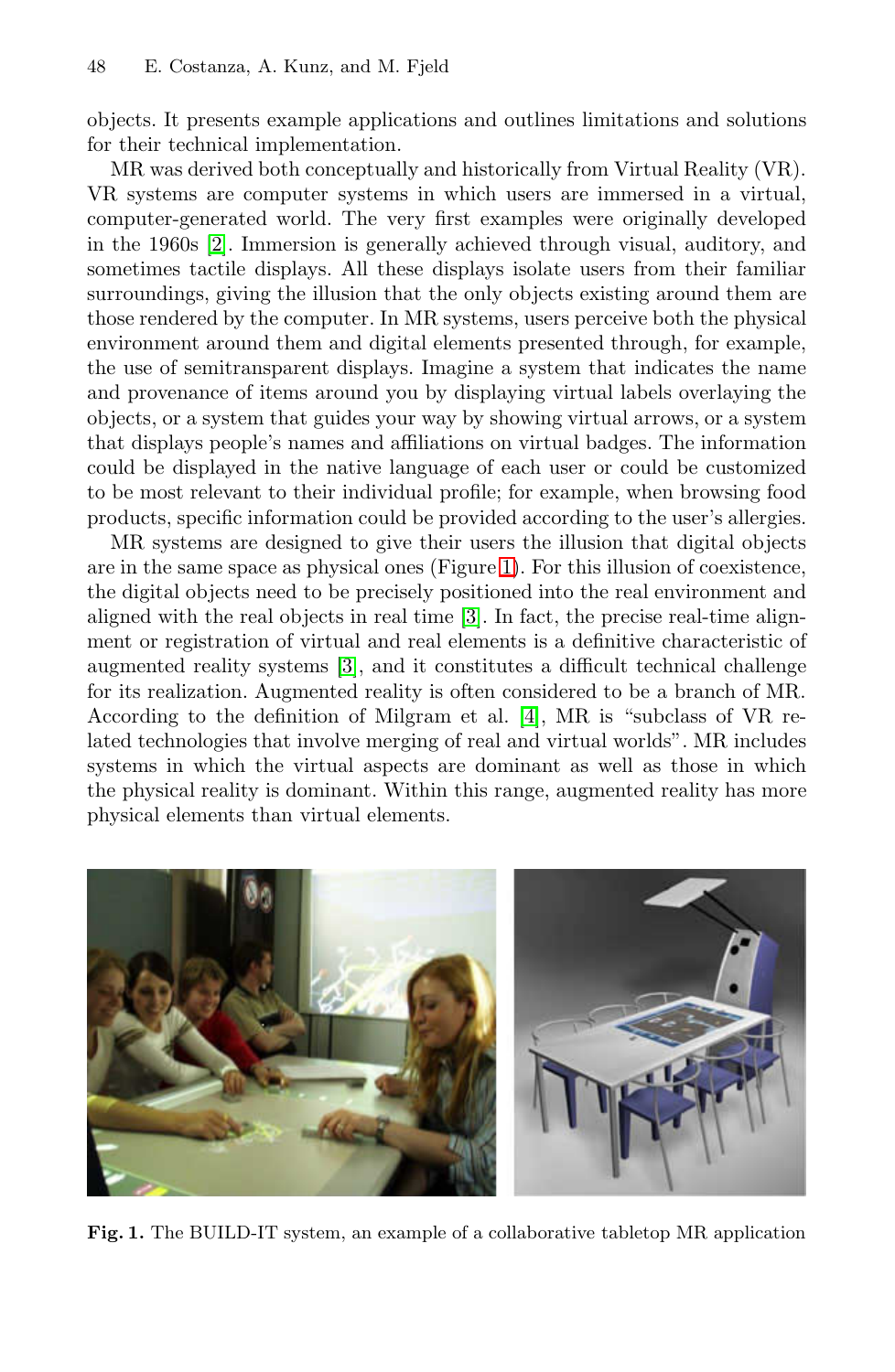The following section presents a section on potential MR applications, followed by a section on technical challenges in realizing MR systems. The next section presents issues of usability and collaboration related to AR. A separate section offers a selection of MR projects which have either been partly or fully undertaken at Swiss universities. The chapter rounds with a section presenting some current challenges and trends.

# **2 Applications**

By its very nature, Mixe[d](#page-17-2) Reality (MR) is a highly interdisciplinary field engaging signal processing, computer vision, computer graphics, user interfaces, human factors, wearable computing, mobile computing, information visualization, and the design of displays and sensors. MR concepts are applicable to a wide range of areas including the automotive industry, surgery, and office environments[. O](#page-17-3)ther examples include the maintenance and repair of machinery; instruction notes could be displayed next to the relevant location, as if they were real, physical labels. Steve Feiner's team at Columbia University was the first to demonstrate such a scenario in 1993 [5] by developing one of the earliest MR prototypes: a system to guide end-users in basic maintenance operations of a laser-printer. Thro[ug](#page-17-4)h a monochromatic, semitransparent, head-worn display, users see wire-frame computer graphics highlighting s[pec](#page-17-5)ific components of the printer, and text labels indicating how to disassemble the device and replace parts. Recently, Lee and Rhee [6] presented a collaboration-oriented, distributed MR system for car maintenance. Their system includes mobile as well as desktop terminals, connected to a server and an ontology-based context recognition system to render the information in the format appropriate to the client and the situation. Other examples in the field of manufacturing include a system to s[upp](#page-17-6)ort the task of car door assembly [7] and a tool to evaluate the placement of new machinery or workstations inside an existing manufacturing plant [8]. In the latter case, the main advantage offered by MR is that the position of new pieces of industrial equipment can be visualized on real images of an existing plant, and the suitability of the placement can be evaluated by visual inspection, determining whe[the](#page-18-0)r the new tools are within reach or conflict with older ones. Thus it is not necessary to create a virtual model of the entire production plant, but only of the new items.

The Magic Book [9] is a system built to visualize virtual three-dimensional (3D) models on the pages of a physical book. This book acts as a handle for the virtual models: by moving the book, users can move the models and look at them from different viewpoints. Proposed applications for the system are the visualization of interactive 3D children stories and geological data, as well as architectural models. Klinker et al. [10] applied the magic book paradigm to the visualization of new car prototypes in their Fata Morgana proof-of-concept MR system. Fata Morgana was developed in collaboration with an automobile manufacturing company and the system was evaluated by professional car designers.

In the medical field, MR systems can be used to visualize medical imaging (such as CAT scans, MRI, or ultrasound) directly on the patient's body in order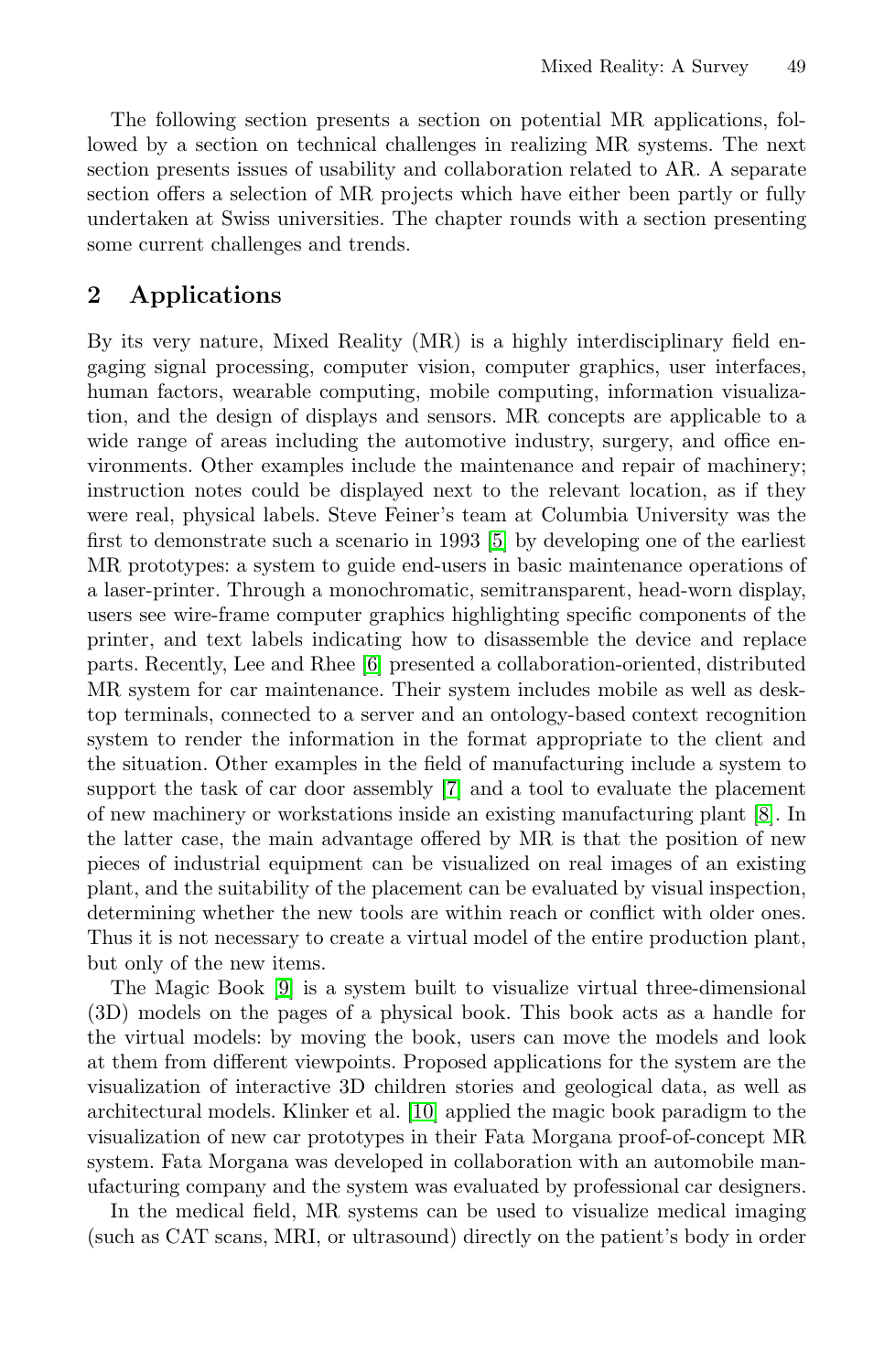to guide the surgeon's action [11,12,13]. Medical images are already available in digital formats, and they are currently displayed on standard monitors in the operating room. A user study of needle biopsy on mockups showed that MR can improve accuracy compared to traditional methods [14].

Remote collaboration is another application area of MR. In typical scenarios, this involves an operator in the field receiving guidance from a remote expert. The operator uses a mobile MR system to capture the scene around her and send it to the expert's system. The expert can see the scene the operator is in and give her instructions using an audio channel or visual annotations displayed on the operator's MR system. Initial examples were also developed at Columbia University [15]: in a demonstrative system, one user is free to roam freely on the university campus, while someone else can add and manipulate virtual objects in the visualization in specific locations. In the medical domain, Welch et al. [16] proposed a sys[tem](#page-18-1) that uses multiple cameras [to c](#page-18-2)apture a patient's body which could then be visualized for a remote expert using a high resolution static display or PDA.

MR systems have been proposed to provide navigation guidance. In this scenario, users can see virtual signs anchored to the physical world. Similar to a c[omp](#page-18-3)ass, the signs indicate the correct direction regardless of the device's orientation. A potential application would guide soldiers in an unfamiliar environment [17,18] and provide information about known sources of danger. Yet another would guide tourists in a city [19] or visitors inside a building [20].

A number of entertainment applications were proposed, in which users have to interact with virtual characters or devices appearing in their physical environment. In general, MR games can [inc](#page-18-4)rease collaboration or competition among players, who can be co-located or remote. Examples include a MR version of the Quake videogame [\[21\]](#page-18-5), in which users see [mo](#page-19-0)nsters from the game as well as virtual walls appearing in the physical environment. Players can shoot at the monsters as they would do in the normal game. The Human Pacman game [22] is a version of the popular arcade game transposed into a real city. Players are equipped with wearable computers and Head-Mounted Displays (HMDs). They have to roam the city searching for physical and virtual items to collect and chasing one another. In the Moon Lander game [23], players have to land a virtual spaceship on a real outdoor location. Examples of MR games in indoor settings include a MR Mah-Jongg game [24] and MonkeyBridge [25], in which players have to place virtual objects on a physical table in order to guide the path of virtual characters.

### **3 Technical Challenges**

Mixed Reality (MR) poses a number of demanding technological requirements for its implementation. One challenge is related to the display technology, which must visualize digital objects at high resolution and high contrast. Precise position tracking constitutes another significant challenge. In order to give the illusion that virtual objects are located at fixed physical positions or attached to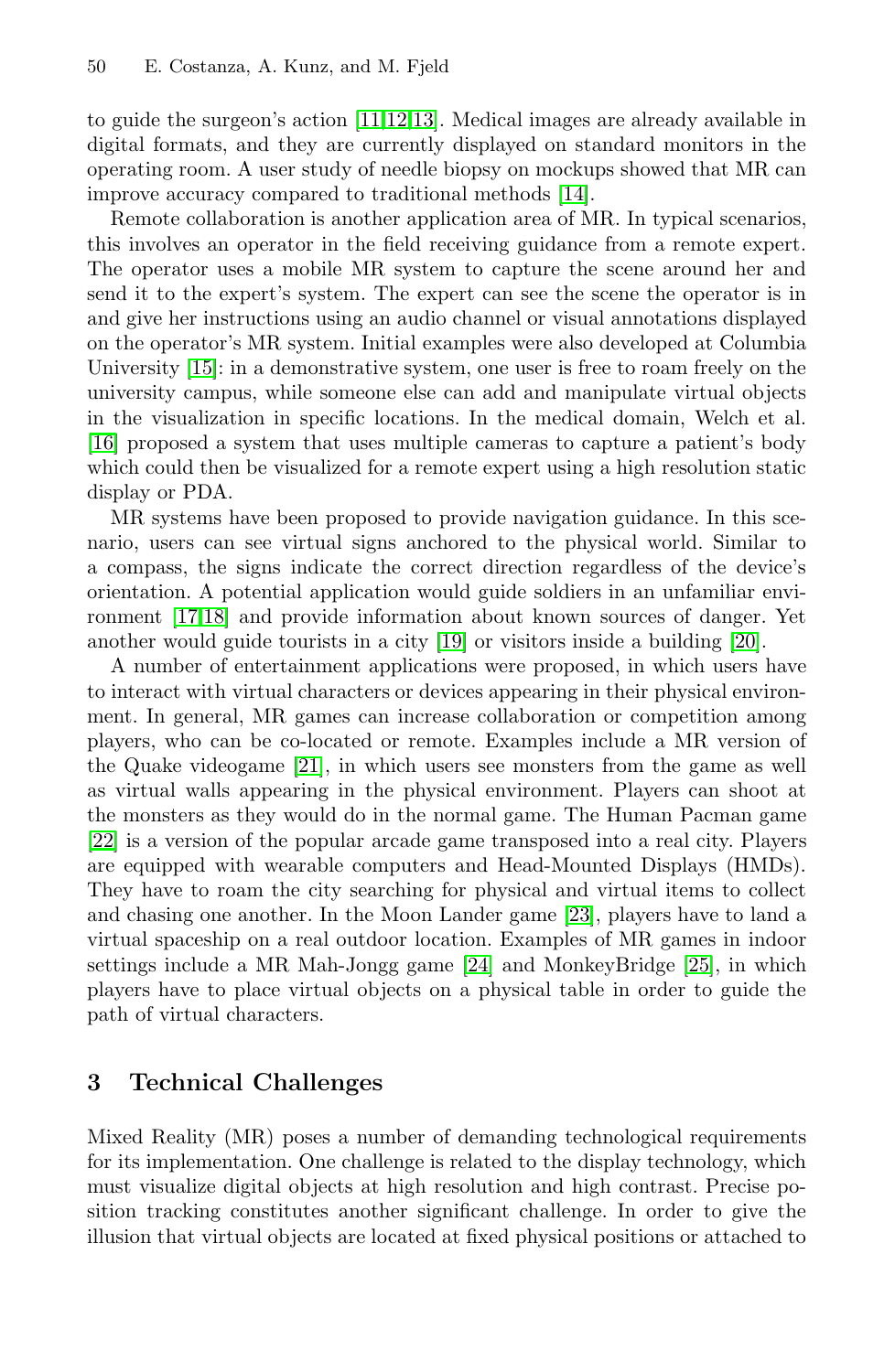physical items, the system must know the position of relevant physical objects relative to the display system. In some cases, depending on the type of display being used, the user's point of view (in terms of their position and the direction of their gaze) is also of interest. The following two subsections provide an overview of display and tracking technologies used to implement MR systems and their known limitations.

Most of the MR technologies require the system to know the location of the objects to be mixed and the location and orientation of the display, or, at least, the location of the objects relative to the location of the display. It is important to emphasize the need for both the position and the orientation of the display in all 6 degrees of freedom. In some situations, the tracking system can be physically attached to the display, and so the user wearing such a display can also be tracked.

### **3.1 Displays**

This section gives an overview of displays most commonly used in MR environments. These are Head-Mounted Displays, hand-held displays, ambient projections, and hand-held projectors.

**Head-Mounted Displays.** Head-Mounted Displays (HMDs) are probably the most common type of displays used in MR. HMDs were originally developed for Virtual Reality (VR) systems. They consist of one or two visual display units together with optically compensated systems that form a perspectively correct virtual image, even though the display is very close to the user's eyes. HMDs developed for VR let the user perceive only what is shown on the display and so do not provide any see-through capability. However, for MR the virtual imagery needs to be mixed with imagery of the surrounding environment. This can be achieved by means of a video camera physically attached to the HMD. The cam[era'](#page-19-1)s captured image is electronically combined with the synthetic images to create a MR. Another technical solution is to use semi-transparent mirrors for an optical combination of physical and virtual elements. The first type of HMD using a camera is known as a video see-through HMD, while the latter is called an optical see-through HMD. A special technical realization of an optical see-through HMD uses two consecutive LC-panels: one for image generation, i.e. for displaying the virtual objects, and the second for blanking out the real world (non-see-through) or showing the real environment (optical see-through).

Current off the shelf [26] HMDs allow a field-of-view of 45 degrees diagonally (36 degrees horizontally and about 27 vertically), a resolution of 1280 by 1024 pixels, and a weight of about 750 grams. The display produces the impression of an 80" screen positioned at about 2 meters from the user. In general, critical features of HMDs are their weight, resolution, and field of view. The use of an HMD requires the tracking of the user's head position and orientation so that virtual images can be rendered from the correct viewpoint. HMD prices vary widely, depending on their features.

**Hand-held Displays.** Hand-held displays are used for MR by using the metaphor of a magic lens, through which a reality can be seen that is enriched by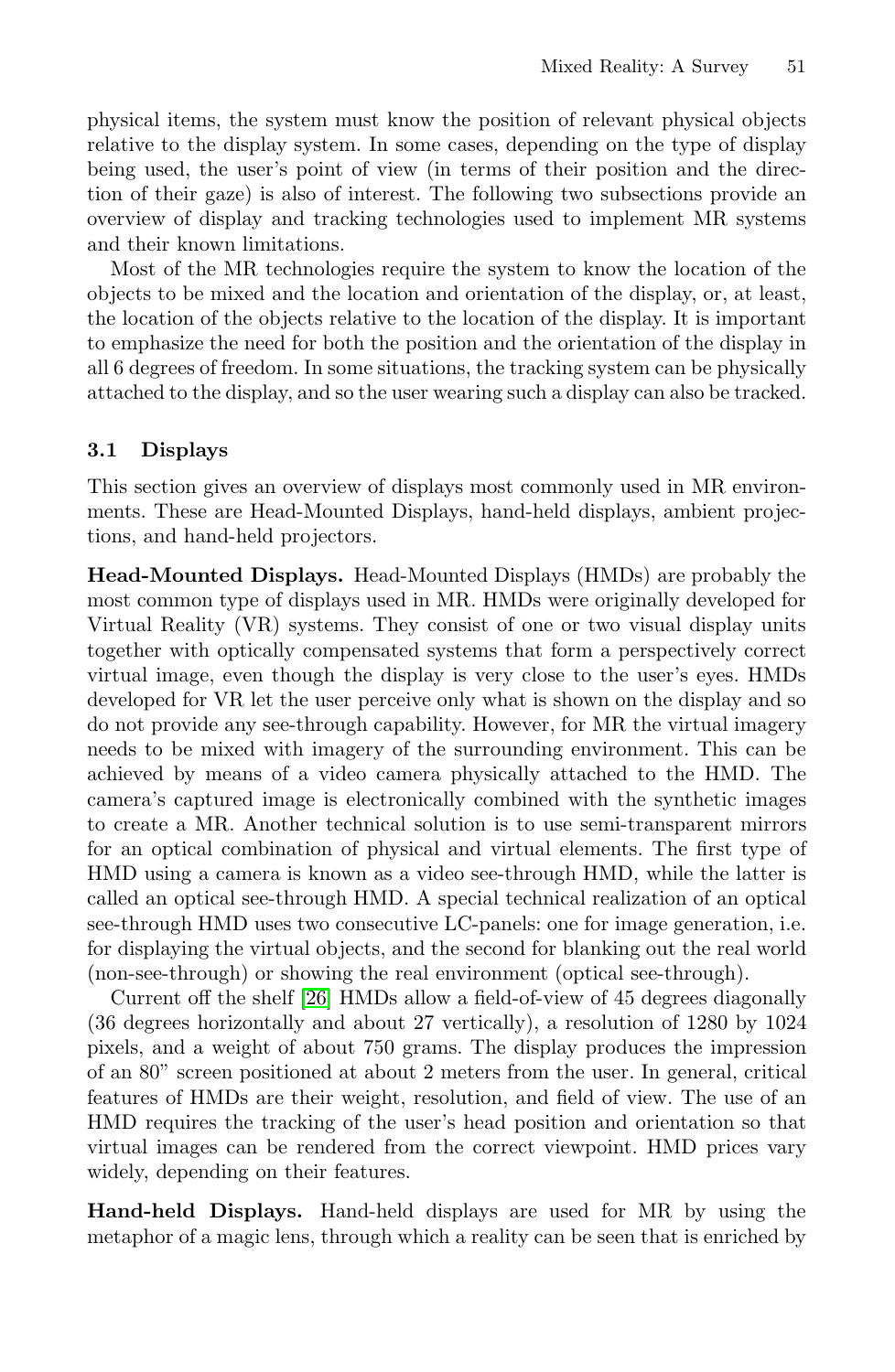

**Fig. 2.** The operator views the machine operation through the holographic optical element (HOE), which is illuminated with stereoscopic images from the projectors driven by a PC. The setup allows 3D annotation to appear in the workspace, augmenting the operator's view [of](#page-19-2) the process with relevant informati[on](#page-19-3) [\[](#page-19-3)33].

virtual elements. The mix of real and virtua[l im](#page-19-4)ages is [ach](#page-8-0)ieved using cameras attached to the displays (video see-through). Similar to HMDs, the position and orientation of hand-held displays must be known in order to correctly generate virtual images. Hand-held displays are normally less expensive than HMDs as there is no need for optical compensation. An early example of hand-held MR was presented by Rekimoto [27] using cust[om-](#page-19-5)[bui](#page-19-6)lt hardware, while recent examples employ commercially available mobile phones [an](#page-19-7)d PDAs [28], which creates a great potential for mass adoption of this type of display. Such use of mobile phones is shown in an interactive road map application [29] (Figure 3).

**Ambient Projectors.** Rather than addressing a user's perception through a display, be it head-mounted or hand-held, an alternative [is t](#page-19-8)o project computer generated images directly onto the environment using standard video-projectors. The projection can be confined to a specific area, such as a desk [30,31], or it can cover an entire room using an actuated mirror to direct the video beam [32]. In both cases, the system needs to track the position of objects in the mixed environment to be able to display virtual information next to or onto them. Projecting on an entire [roo](#page-19-9)m or onto special objects requires a 3D model of the entire space. This allows the distortion of the projection in order to fit the images to projection surfaces that are typically not perpendicular to the projector [33] (Figure 2). Unlike HMDs and hand-held displays, the positions of the projectors are fixed or controlled by the system. This reduces the tracking requirements but, typically, also the user's freedom of movement.

**Hand-held Projectors.** The recent miniaturization of video projectors suggested their use as hand-held MR displays [34]. Users could use these projectors to directly point at objects of interest. This allows the direct projection of the computer-generated information onto the object or next to it. These types of displays require information about the position of objects in the environment relative to the projector and also the orientation of the surfaces onto which the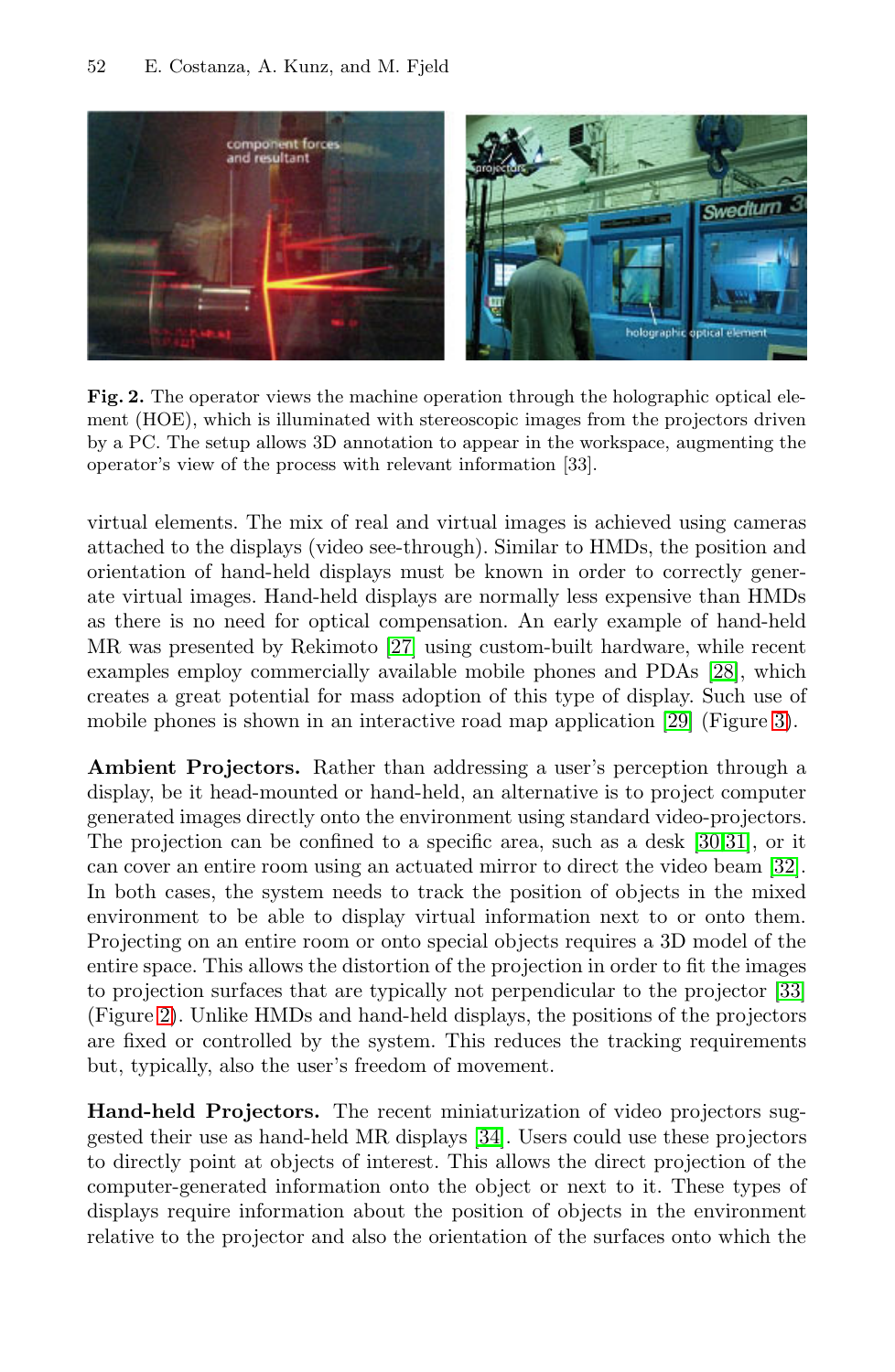information should be projected. With this information, the computer-generated image can be projected perspectively correct onto the objects of the environment. Compared to hand-held displays, these systems require more complex and expensive hardware, but they can create a larger display surface and allow multiple users to interact more easily with the system.

### **3.2 Registration**

In principle, a tracking system is a device that can determine the position and orientation of a body and interpret it. In order to create a realistic virtual environment, the computer must utilize these systems to acquire this information about the user. Tracking systems can be classified as either active or passive. Within a passive tracking system, the object to be detected does not need any special device, but, rather, it is surveyed by sensors from a distant location. These types of tracking systems very often either have a limited resolution or the effort required for a precise detection is great. Thus, the advantage of being unhindered by cable connections must be paid for by the high installation costs for such a system. Because of these reasons active tracking systems are very often used. Within these systems, the object to be tracked must be active, that is, a se[nso](#page-19-10)r is directly attached to the object. Active tracking systems use very different working principles, of which the most important ones will be described here. This section presents an overview of tracking systems most commonly used in MR environments: Global Positioning System (GPS), visual markers, acoustical tracking systems, magnetic and inertial sensors, and hybrid systems.

**Global Positioning System.** Global Positioning System (GPS) receivers use radio signals broadcasted by a number of medium earth orbit satellites to calculate their location [35]. Each satellite continuously transmits messages about its position, the positio[n of](#page-18-4) other satellites in the system, and the time when the message was sent. Receivers use the difference in the messages' time of arrival from 4 or more satellites to calculate their location. GPS was originally developed by the US Ministry of Defense. Today, it is still used for military purposes, but also for the navigation and guidance of civilian vehicles like airplanes, ships, and cars, as well as in outdoor mobile MR systems, in combination with another system to provide [ori](#page-19-11)entation. Since the system is based on the timing of radio signals, the sensitivity and accuracy of the receivers can have a big influence on the resolution of the positioning [23]. Local radio transmitters can be used in addition to the satellites to improve accuracy. However, this requires expensive installations. GPS signals propagate in line-of-sight and they are highly attenuated by buildings, making the system generally non-functioning when the receiver does not have a clear connection with a minimum amount of satellites, perhaps, indoors or near high buildings. The radio reception near buildings can also vary depending on the time of the day [36], making the situation even more problematic.

**Visual Markers.** Visual markers, sometimes referred to as fiducial markers, are graphic symbols designed in combination with a computer vision recognition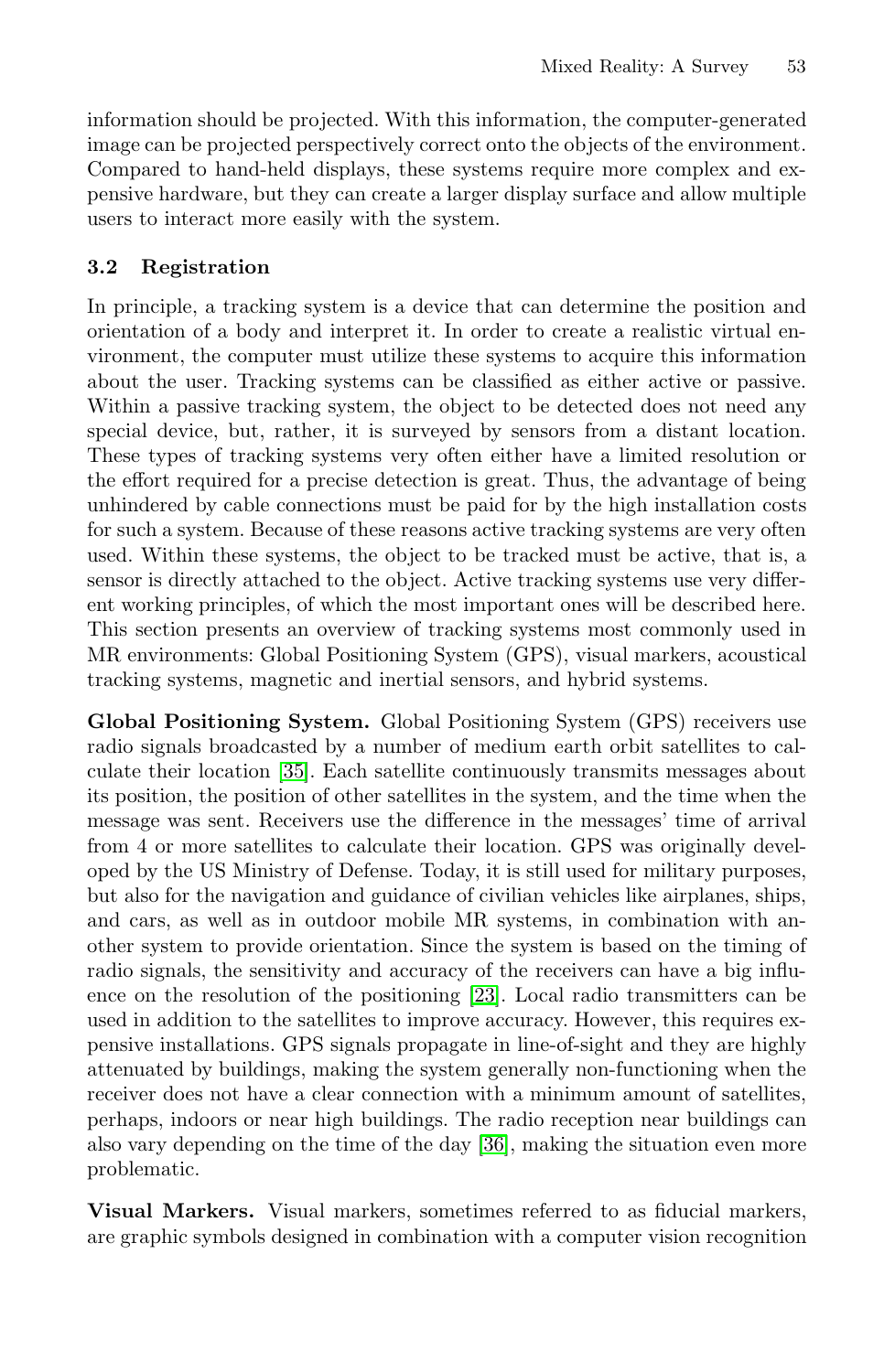algorithm to yield high probability of recognition and low probability of misclassification [20,37,38]. They can be read using a standard video camera connected to a computer. Then, generally, algorithms enable calculation of the markers' positions and orientations with respect to the camera or vice versa: the position and orientation of the camera with respect to the markers. In MR systems, visual markers are often used with a camera as an integral part of the display - for example, attached to HMDs, hand-held displays, or projectors - so that virtual elements can be rendered at the correct position. Typically, these virtual elements are rendered directly in front of the markers hiding them from the viewer, and they can be visualized best using video see-through displays (headmounted or hand-held). The same camera can be used for video see-through and for recognizing the markers. Disadvantages of visual markers are that they clutter the scene and require preparation of the environment. However, they have the advantage of being inexpensive and, generally, being usable both indoors and outdoors (within constraints due to ambient illumination and contrast).

An alternative use of visual markers which limits the amount of clutter is to place them out of user's field of view, for example on the ceiling of a room, and to have a camera pointing at them. Knowing the exact location of each marker, the system can then triangulate the position and orientation of the camera based on which markers are visible. However, in this case, the same camera cannot be used for video see-through, so a second camera is required (or an optical see-trough display).

While most systems use the visible part of the spectrum, a number of prototypes use infrared (IR) cameras in conjunction with IR light sources and markers printed on special materials that reflect only the IR portion of the spectrum. In this case, there is less interference by the lighting conditions. However, this requires a more complex installation.

**Marker-less Tracking.** Computer vision techniques ca[n](#page-19-4) [b](#page-19-4)e used to recognize and track typical features of the environment such as faces or objects with specific textures or contours. These systems normally require a training phase in which the objects to be tracked are presented to the system from one or more viewpoint angles [39]. Compared to marker recognition, marker-less systems do not require the placement of extra objects or labels into the environment. However, this is at the expense of being significantly more computationally expensive, having a higher risk of misclassification, or higher latency. The LightSense system [29] tracks the LED on commercial cell phones, enabling them to be used as spatially aware handheld devices (Figure 3). The outside-in approach tracks the light source and streams the data to the phone over Bluetooth.

**Acoustical Tracking Systems.** Acoustical tracking systems can be distinguished between runtime (time-of- flight, TOF) and phase shift trackers. In the first system, multiple subsonic sources (approximately 40 kHz) are attached to the object to be tracked. At a certain time, the sources emit a subsonic pulse to the receivers, which are mounted to remain stationary. Since the subsonic pulse has different propagation times, depending on the distance between the source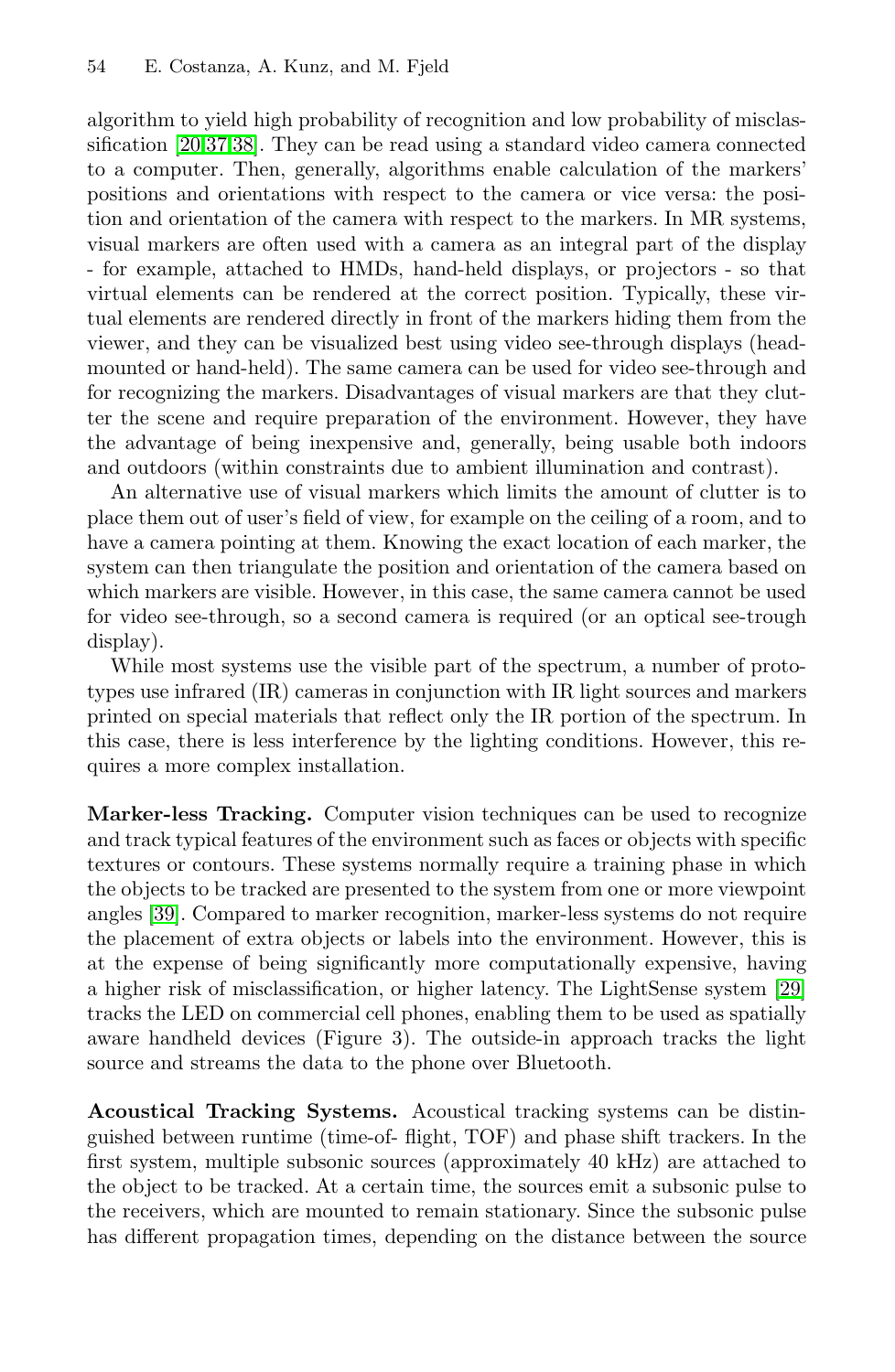

**Fig. 3.** Outside-in approach tracking the phone light source and streaming the data to the phone. The spatially aware device augments a physical map with a detailed interactive road map of the area of interest [29].

<span id="page-8-0"></span>and the receiver, the exact position of the tracked object can be calculated from this. Depending on the required position detection (required degrees of freedom) a different amount of emitters and receivers is needed. The largest amount is needed if the orientation of the object is required in addition to its position. One of the major problems of TOF trackers is the limited update rate caused by the propagation speed of sound in the air. Additionally, the propagation speed of sound depends on parameters of the air such as humidity, temperature, air pressure, and wind. However, these problems can be overcome by continuously measuring the propagation speed of sound with a second set-up. This presumes that the propagation speed is constant within the complete working volume of the tracker.

The other principle of acoustical tracking is the measurement of the phase shift between two signals with the same frequency. Within this phase shift tracking, the signal from the source of the tracked object is superimposed with the signal of a fixed signal source. If only sinusoidal waveforms are used, the position of the tracked object can be determined by the phase shift between the two signals. The two receivers measure the phase difference between the emitted waves and a reference oscillation. Since a phase shift of  $360°$  is equivalent to one wavelength, the difference between the two consecutive measurements can be expressed as the travelling distance of the emitter between these two measurements. This presumes that this distance is less than one wavelength. In order to meet this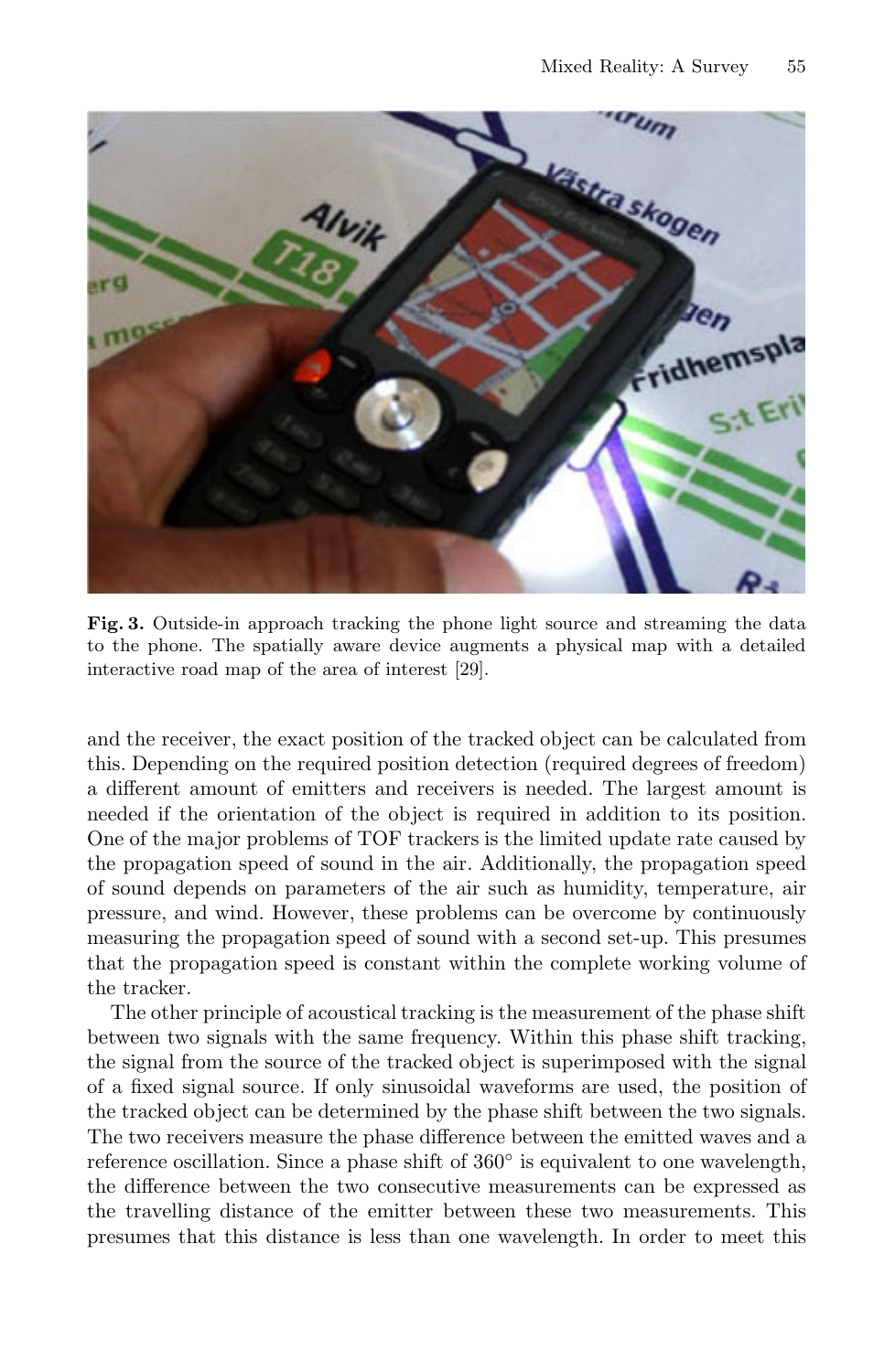requirement, the receivers have to measure the phase difference very quickly. If an acoustical tracking frequency of 40 kHz is assumed again, the accuracy is at best around 8 mm.

**Magnetic and Inertial Sensors.** Magnetic sensors rely on the Earth's magnetic field or artificially generated fields. The simplest example is a digital compass which measures orientation (one degree of freedom) using the Earth's magnetic field. More complex systems can also measure position [40,41]. These systems are typically used in many VR applications and allow tracking of all six degrees of freedom. However, the latter can be distorted by other electronic devices such as monitors and even passive metallic objects.

Inertial sensors generally do not rely on external references, and they measure movement related properties such as velocity and acceleration. The most common inertia sensors are accelerometers and gyroscopes. Theoretically, knowing the initial conditio[ns, i](#page-19-12)t would be possibl[e to](#page-20-0) [ca](#page-20-1)lculate a body's position from a consecutive integration of the measured forces. However, in reality, there are measurements errors caused by friction in the accelerometer's bearings, which result in drift errors increasing quadratically over time.

**Hybrid Systems.** Multiple tracking techniques can be combined to leverage the advantages of each system. As described above, inertial sensors such as accelerometers have dr[ift](#page-18-4) [erro](#page-18-6)rs. However, they can be combined with other types of sensors, such as ultrasonic beacons  $[42]$  or visual markers  $[43,44]$ , which can periodically re-calibrate the absolute position of the device. Because ultrasonic and optical systems need a free line-of-sight, they can be ideally complemented by an inertia system for the moments when there are optical shadowing effects caused by the user or other obstacles. As another example, it is common to couple GPS receivers with digital compasses to obtain orientation information with inertial sensors to approximate the device's position whenever the satellite information is temporarily unavailable [23,15].

In order to further increase the calculation speed of such tracking systems, it was shown in [45] that acceleration information is best suited to feed Kalman filters that can predict the trajectory of an object and thus can reduce the lag of tracking systems.

# **4 User Studies of Mixed Reality**

In the design process of an Mixed Reality (MR) application, a series of questions related to human-computer interaction (HCI) demands attention. First of all, who are the users and what are their needs? How can a system be designed to work effectively and efficiently for these users? How are effectiveness and efficiency measured in MR applications? Do users prefer an MR system or an alternative tool to go about their work? And finally, with what types of tasks and alternative tools should the usability of MR applications be tested? A set of perceptual issues, mostly related to the user's visual and auditory capacities, call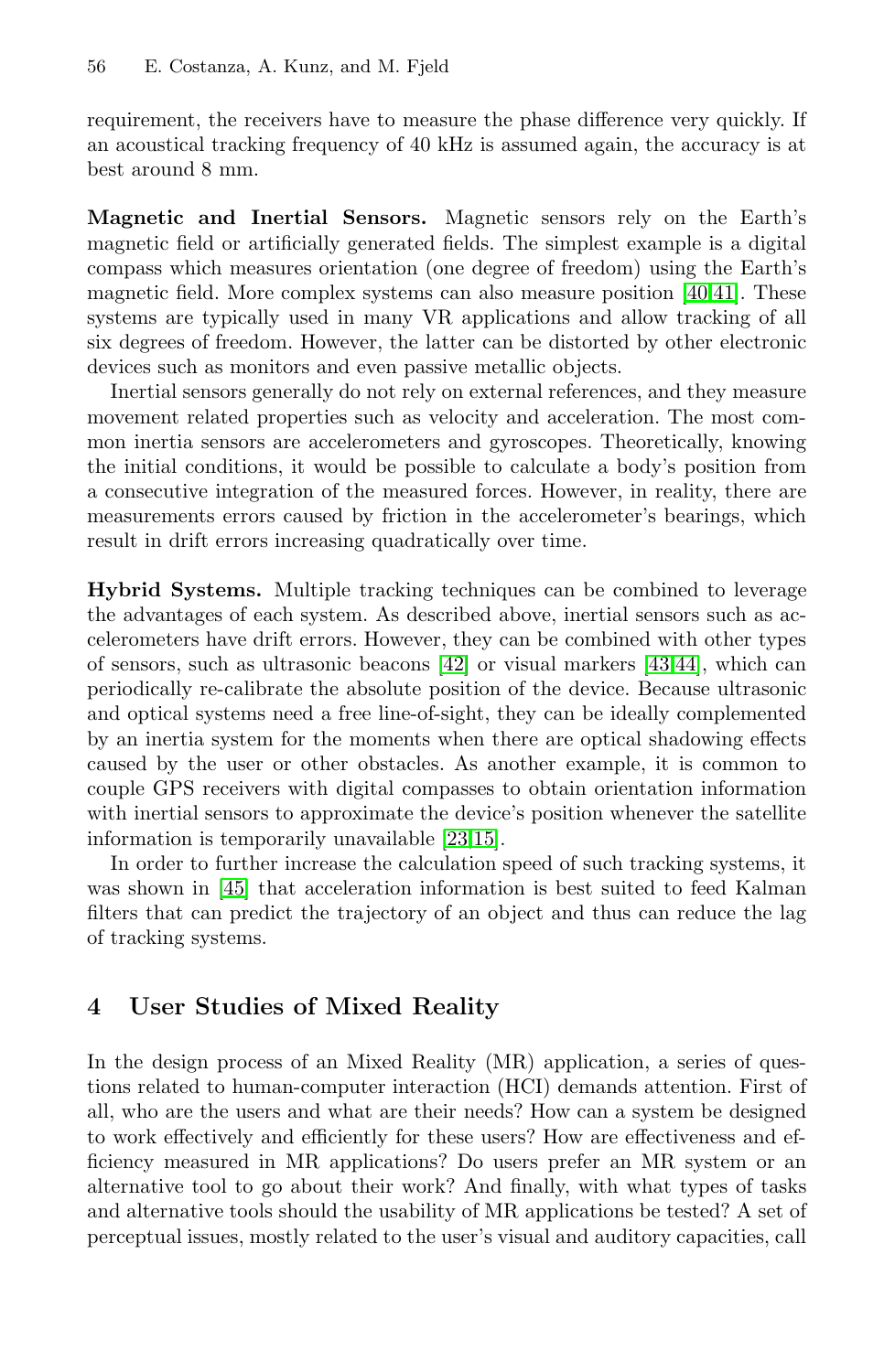for further attention. Embodiment and embodied interaction must also be considered as it has been recently pointed out by Dourish [46]. In his understanding, users create and communicate meaning through their interaction with a system. Lastly, issues related to the work context, the task at hand, and collaboration call for additional investigation.

A survey by Swan and Gabbard [47] shows that between 1998 and 2004, less than 10% of a representative sample of MR scientific publications reported studies with real users. The survey groups the studies into 3 categories. The first one is the most popular and includes studies that look at low-level issues in perception and cognition in AR. They examine issues such as perception of virtual objects' depths using different display technologies or rendering algorithms. Within this category, the ability of users to acquire targets under varying degrees of system lag is also studied. The second category covers six higher level evaluations of MR applications. Here, we find comparative studies of different MR interfaces applied to the same task and studies assessing the overall usability of an MR system. In the third category, the survey reports three studies about user interaction and communication in collaborative MR applications, looking, for example, at how communication asymmetries or different MR technologies infl[uen](#page-20-2)ce users' behavior and performance. A special journal issue (IJHCI, 2003) on usability and collaborative issues of MR touch upon most of these questions and topics [48]. From the MR p[ap](#page-11-0)ers it presents, some are more visionary and focus on novel enabling technology for collaboration, while others offer solid empirical work presenting experimental studies with alternative applications. Two samples from this special issue follow.

The need for studies evaluating the effect of computerized tools on human cooperation and communication is well justified and documented in a paper offered by Billinghurst et al. [49]. The authors reported on two experiments: the first involving collaboration with MR technology as compared to more traditional unmediated and screen-based collaboration (Figure 4), and the second, the comparison of collaboration with three different MR displays. In both experiments, the authors used process and subjective measures in addition to more traditional performance measures. Process measures captured the process of collaboration through the number and type of gestures used and deictic phrases spoken. Using these measures to analyze communication behavior, it was found that users exhibited many of the same behaviors in a collaborative MR interface as they did in a face-to-face, unmediated collaboration. However, user communication behavior changed with the type of MR display used. The experimental task used was well suited to elicit collaboration and allowed for different styles of interaction to be evaluated within a single experiment. The authors then describe implications of the results for the design of collaborative MR interfaces and present plans for future research. The variety of relevant measures they use contrasts with most MR research which typically focuses on easily quantifiable aspects of task performance such as task completion time and error rate.

In another paper from the same issue, Wiedenmaier et al. showed how MR for assembly processes can be a new kind of computer support for a traditional indus-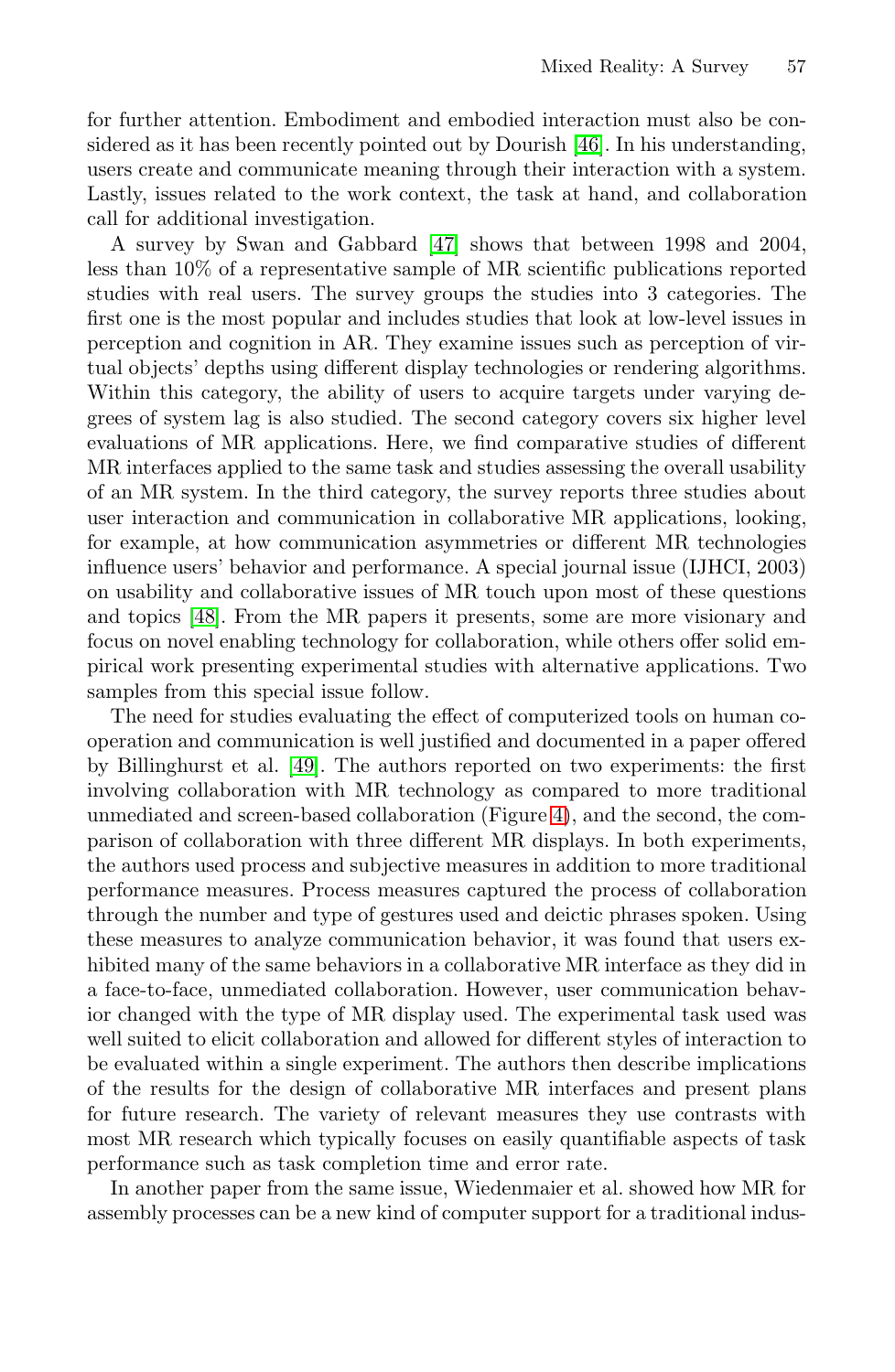<span id="page-11-0"></span>

**Fig. 4.** Billinghurst et al. [49] compared collaborative work under three alternative conditions: face-to-face, AR, and projector

trial domain [50]. The article concisely links MR to the real-world task of assembly. The new application of AR-technology is called ARsembly. The article describes a typical scenario for assembly and maintenance personnel and how MR might support both. For this purpose, tasks with different degrees of difficulty were selected from an authentic assembly process of the automotive industry. Two other kinds of assembly support media (a printed manual and a tutorial by an expert) were examined in order to compare them with ARsembly. The results showed that the assembly times varied according to the different support conditions. MR support proved to be more suitable for difficult tasks than the paper manual, whereas for easier tasks, MR support did not appear to be significantly more advantageous. As assumed, tasks done under the guidance of an expert were completed most rapidly. Some of the information obtained in this investigation also indicates important considerations for improving future ARsembly applications. The authors made a valuable contribution in presenting empirical results comparing different types of support for assembly processes. They also showed some evidence that a particular MR system in some situations can have advantages over traditional, printed assembly manuals. The authors have invested significant resources into building their systems and running controlled studies, greatly furthering scientific knowledge of MR and HCI. Their work shows where MR is both suitable and unsuitable. To achieve wide spread application for MR, it is important to take MR out of the lab and into the real world.

# **[5](#page-20-3) Mixed Reality Research in Switzerland**

In Switzerland, rese[arch](#page-19-13) activities in the field of Mixed Reality (MR) take place at th[e tw](#page-20-4)o federal institutes of technolo[gy a](#page-20-5)s well as at other institutions of higher education. This section reports some of the Swiss contributions.

The Virtual Reality Lab at EPFL and the MIRAlab at the University of Geneva were both involved in a project for the augmentation of the archaeological site of Pompei [51], working on several issues from tracking to the creation of virtual actors. Also at EPFL, the Computer Vision Lab developed vision-based markerless tracking techniques for MR [39].

At ETH Zurich, the Computer Vision Lab was involved in projects investigating MR and haptics, [52] as well as calibration techniques [53], mostly related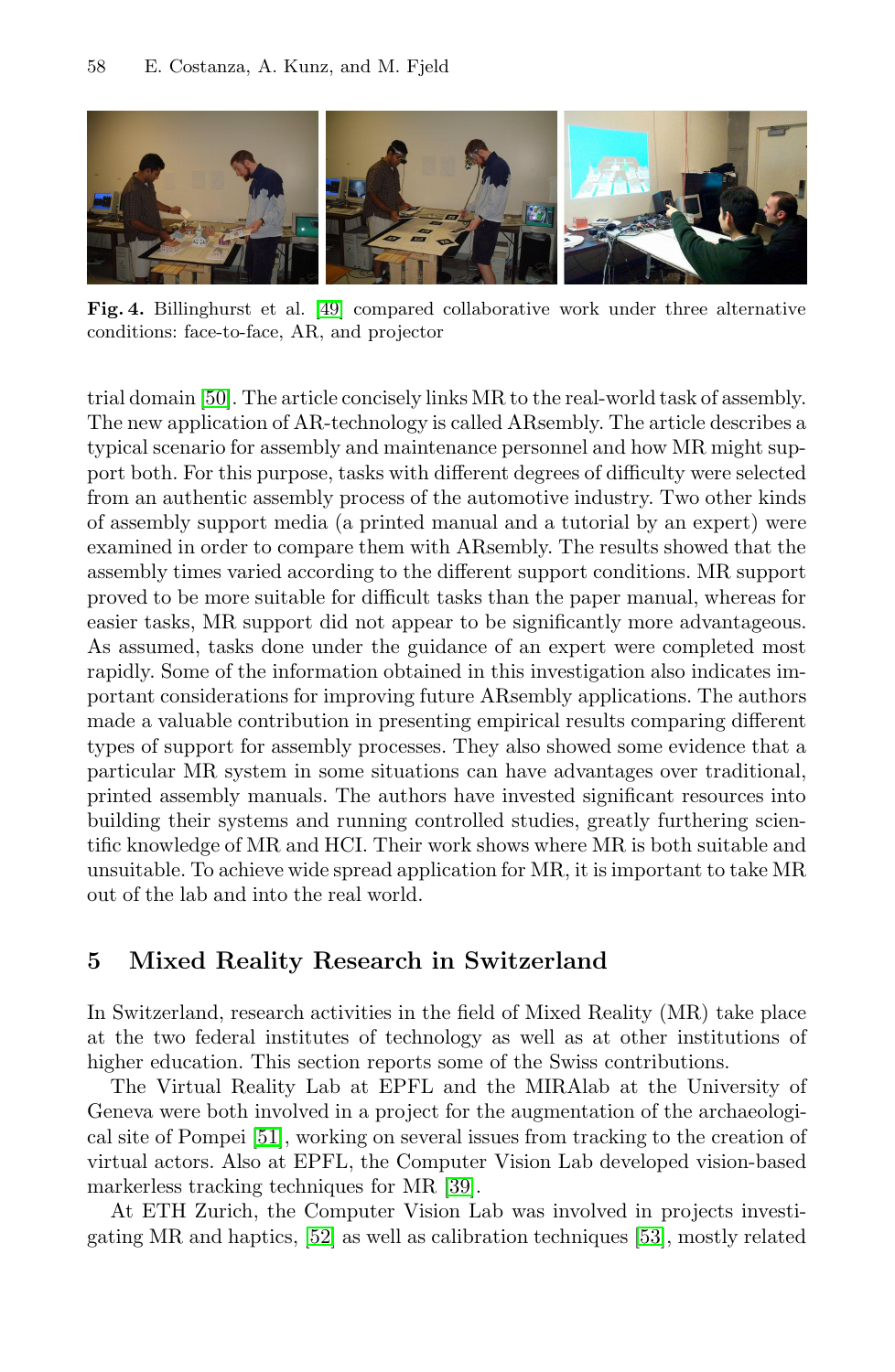

**Fig. 5.** [The](#page-20-7) BUILD-IT system: Collaborative production plant layout combining digital, [phys](#page-20-6)ical, and printed media (left); multi-pointer interaction of a furniture scenario (right)

to medical applications. BUILD-IT was a research project involving four ETH Zurich departments (ARCH, MAVT, MTEC, and ANBI) during the period from 1997 to 2001. The resulting BUILD-IT system (Figures 1 and 5) is a planning tool based on computer vision technology with a capacity for complex planning and composition tasks [54,55]. The system enables users, grouped around a table, to interact in a virtual scene using physical bricks to select and manipulate virtual models. A bird's eye view of the scene is projected onto the table. A perspective [vie](#page-20-8)[w o](#page-20-9)f the scene, called the side view, is projected on the wall. The plan view contains a storage space with originals, allowing users to create new models and to activate tools e.g. navigation and height tools. Model selection is done by placing a brick at the model's position. Once selected, models can be positioned, rot[at](#page-13-0)ed, and fixed by simple brick manipulation.

At the Innovation Center Virtual Reality (ICVR) at ETH Zurich, an ARsystem for tabletop interaction was developed whi[ch](#page-13-1) uses typical office components such as pens, rulers, notepads and erasers. to enable interaction with the computer during group work [56,57]. Multiple users can work simultaneously with [real](#page-20-10) [ob](#page-21-1)jects that are augmented by a back-projection onto the tabletop. The objects are tracked through the screen via an IR-system, and additional information is displayed next to it, such as colour, virtual notepad and measurement results of the ruler. (Figure 6).

The same group carried out the research projects, blue-c and Holoport, focusing on an extension of the real environment into a virtual one (Figure 7). In the blue-c project [58], markerless optical tracking was used to track the user and their action in controlling the system and interacting with the remote 3D avatar. In the Holoport project [59,60], a real table was extended by a virtual one, allowing team meetings in an MR environment with the impression of sitting at the same table.

Also at ICVR (ETH Zurich), a MR application for education in architectural design was realized. Although many 3D models already exist in this field (real and virtual), it had so far not been possible to use such models within a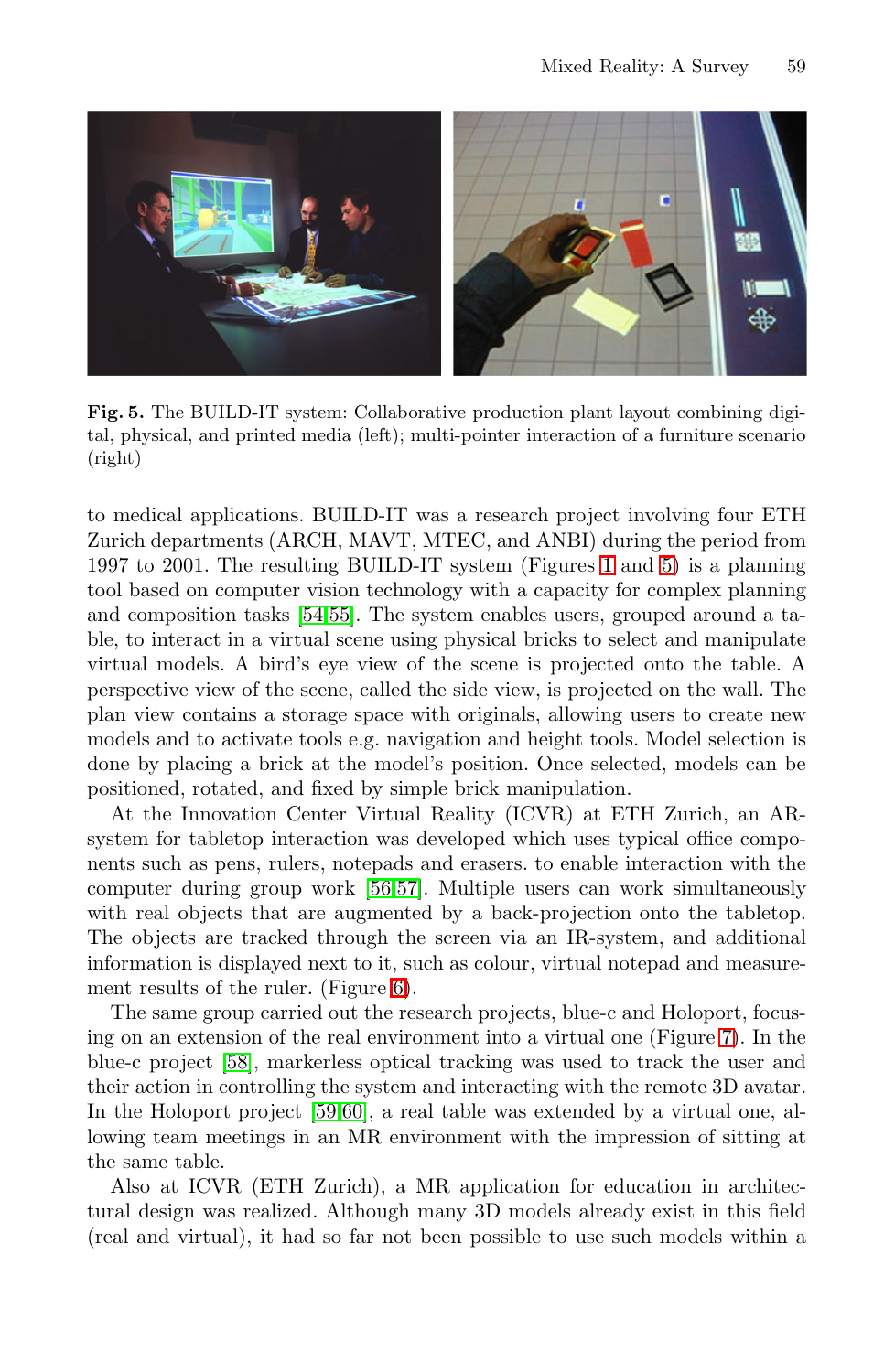<span id="page-13-0"></span>

**Fig. 6.** A desktop AR-system for intuitive interaction with the computer



**Fig. 7.** The real table is extended b[y](#page-14-0) a virtual one, using a holographic projection screen

<span id="page-13-1"></span>collaborative team session and to look at such models from different viewpoints. Using common libraries from AR-Toolkit [61], a collaborative 3D viewer was developed which allowed collocated and remote team memb[er](#page-14-1)s to simultaneously inspect the model of a building and perform simple actions like selecting, moving, rotating, scaling, and defining viewing planes (Figure 8).

Finally, the Sensory-Motor System Lab (SMS) Lab at ETH Zurich is investigating how athletes execute and learn the complex rowing movement. In order to do this they have built a rowing simulator based on virtual reality and MR technology. This simulator was required to convey the impression of realistic rowing, provide customizable, augmented feedback, and thus, optimal training conditions for rowing. The participant sits in a shortened racing boat (Figure 9) and holds one or two shortened oars that are virtually complemented in the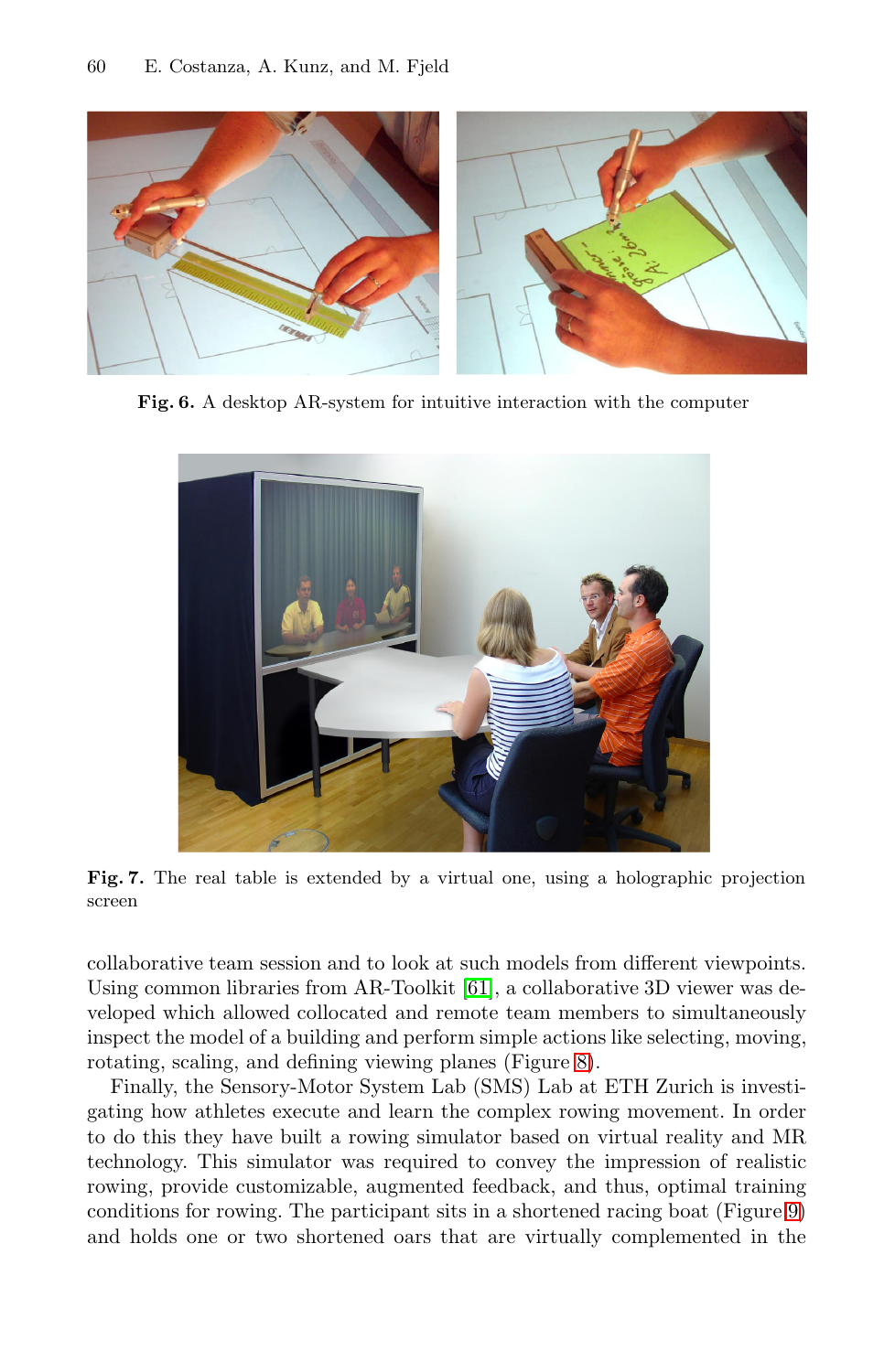<span id="page-14-0"></span>

**Fig. 8.** MR application in architectural design



**Fig. 9.** The MR rowing [env](#page-15-0)ironment of the SMS lab

<span id="page-14-1"></span>computer g[ene](#page-21-2)rated image. The oars are connected to a rope robot. Depending [on t](#page-21-2)he oar pose and movement, forces are generated to simulate water resistance. The participant is surrounded by three screens (dimensions 4.44m 3.33m each) onto which three projectors display a river scenario.

Augmented Chemistry (AC) is an application that utilizes a tangible user interface (TUI) for organic chemistry education (Figure 10). First developed at HyperWerk FHNW Basel [62] and later together with IHA, ETH Zurich and Chalmers TH in Gothenburg [63]. An empirical evaluation compared learning effectiveness and user acceptance of AC versus the more traditional ball-andstick model (BSM) [63]. Learning effectiveness results were almost the same for both learning environments. User preference and rankings, using NASA-TLX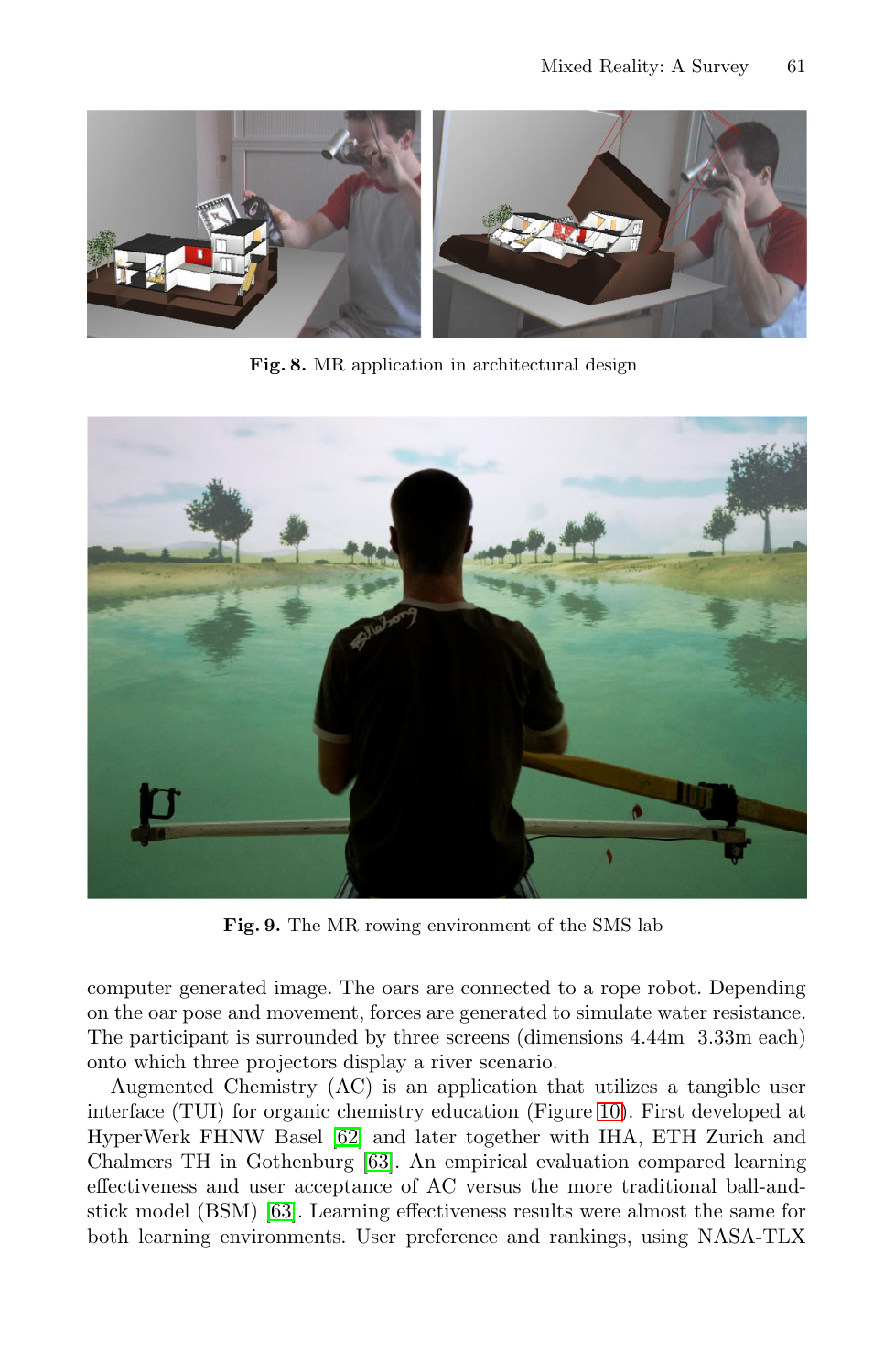<span id="page-15-0"></span>

**Fig. 10.** The original Augmented Chemistry set-up from HyperWerk FHNW in Basel in 2002 (left) and the later version from t2i Lab at Chalmers TH in Gothenburg in 2005 (right)



**Fig. 11.** Tangent: an early multi-touch tabletop framework, realized by Christian Iten and Daniel Lüthi, Interaction Design, [ZHd](#page-15-0)K in Zurich [64]

and SUMI, showed more differences, for example in ease of use and in ease of learning the system. It was therefore decided to focus mainly on improving these aspects in a re-design of the AC system. For enhanced interaction, keyboard-free system configuration, and internal/external database (DB) access, a graphical user interface (GUI) were incorporated into the TUI. Three-dimensional rendering was also improved using shadows and related effects, thereby enhancing depth perception. The re-designed AC system (Figure 10, right) was then compared to the original system by means of a small qualitative user study. This user study showed an improvement in subjective opinions about the systems ease of use and ease of learning the system.

The size of the human finger makes it difficult for users to precisely manipulate small elements on touch screens. Christian Iten and Daniel Lüthi from the ZHdK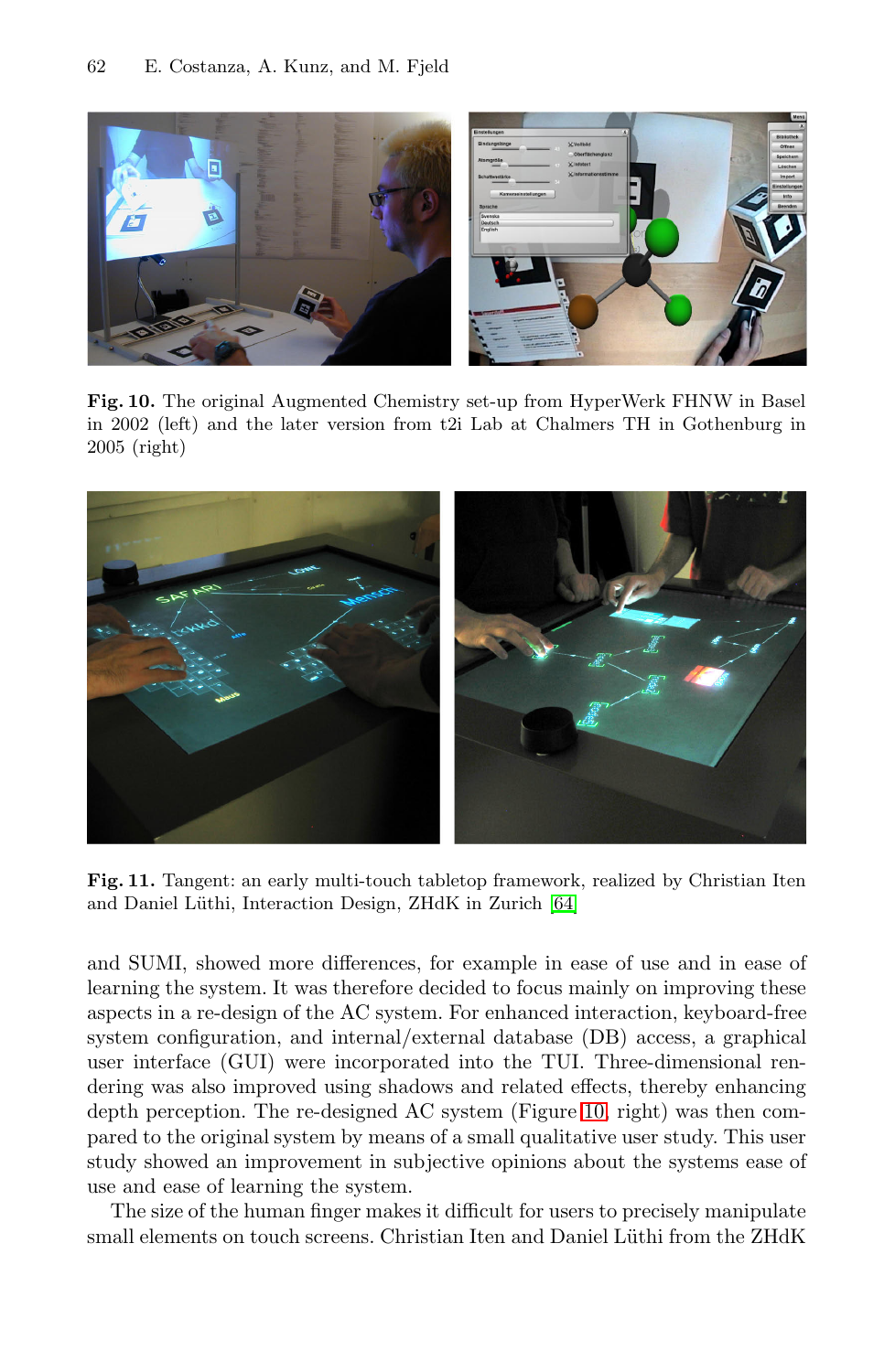presented a tabletop framework called Tangent including a tool called Digital Tweezers [64]. This tool enables its users to point, select, and drag interactive elements the size of a few pixels. The tool consists of a cursor with a fixed offset controlled by the thumb and index finger of one hand. Based on the Tangent framework, ConceptMap was realizedin collaboration with Emanuel Zgraggen und Simon Brauchli from IFS at HSR. ConceptMap is a multi-touch application for creating and editing semantic nets (Figure 11).

The Real-Time Coordination and Sustainable Interaction System Group at EPF-L, the Pervasive Artificial Intelligence Group at the University of Fribourg, and the Multimedia Information System Group at University of Applied Sciences of Western Switzerland, Fribourg were all involved in the 6th Sense project which is also presented in this book. The project aims to improve the user experience in mobile MR and the context-aware interaction between real environments and virtual augmentations. The Computer Vision and Multimedia Lab at the University of Geneva and the Laboratoire d'Informatique Industrielle at the University of Applied Sciences of Western Switzerland, Geneva were both involved in the See ColOr project aimed at adding sound to images in order to provide an interactive aid for visually impaired individuals.

## **6 Current Challenges and Trends**

Most of the systems and technical solutions described in the previous sections require prior preparation of the environment to run the Mixed Reality (MR) system in. For example, ultrasound or IR beacons need to be installed and powered, or visual marker[s an](#page-18-3)d RFID tags need to be placed in specific locations. Even in outdoor environments, GPS requires the installation of local transmitters in addition to the existing satellites in order to achieve high positioning accuracy. Additionally, the systems require an accurate d[igi](#page-17-6)tal model of the real environment and a complete mapping of the sensors' locations to precisely position the virtual elements of the interface within the real space.

A number of prototypes presented in research papers use only a loose connection between the virtual elements and the physical space. For example, from the description of the AR Quake game [21], as well as the Moon Lander AR game [23], it is not clear how the features of the game are aligned to the physical world, and, in fact, there seems to be few compelling reason for a specific mapping of the real and virtual game spaces. Similarly, in the Magic Book [9] and Fata Morgana [10] projects, the system is able to render virtual models aligned to the physical pages o[f a](#page-17-0) book, but it is unclear what role the physical object plays in the application beyond being a handle or a controller - the MR features seem to be used solely to rotate the models and to allow users to look at them from different viewpoints. This would also be possible with a virtual reality system or even with just a desktop graphics workstation. In other words, it seems that in a number of MR prototypes the paradigm reverts to VR, the importance is placed solely on the virtual elements and not on the real ones, and the MR features are used only as interactive controllers, like handles. Even though the Augmented Reality definition by Azuma et al. [3] still applies to these systems in the sense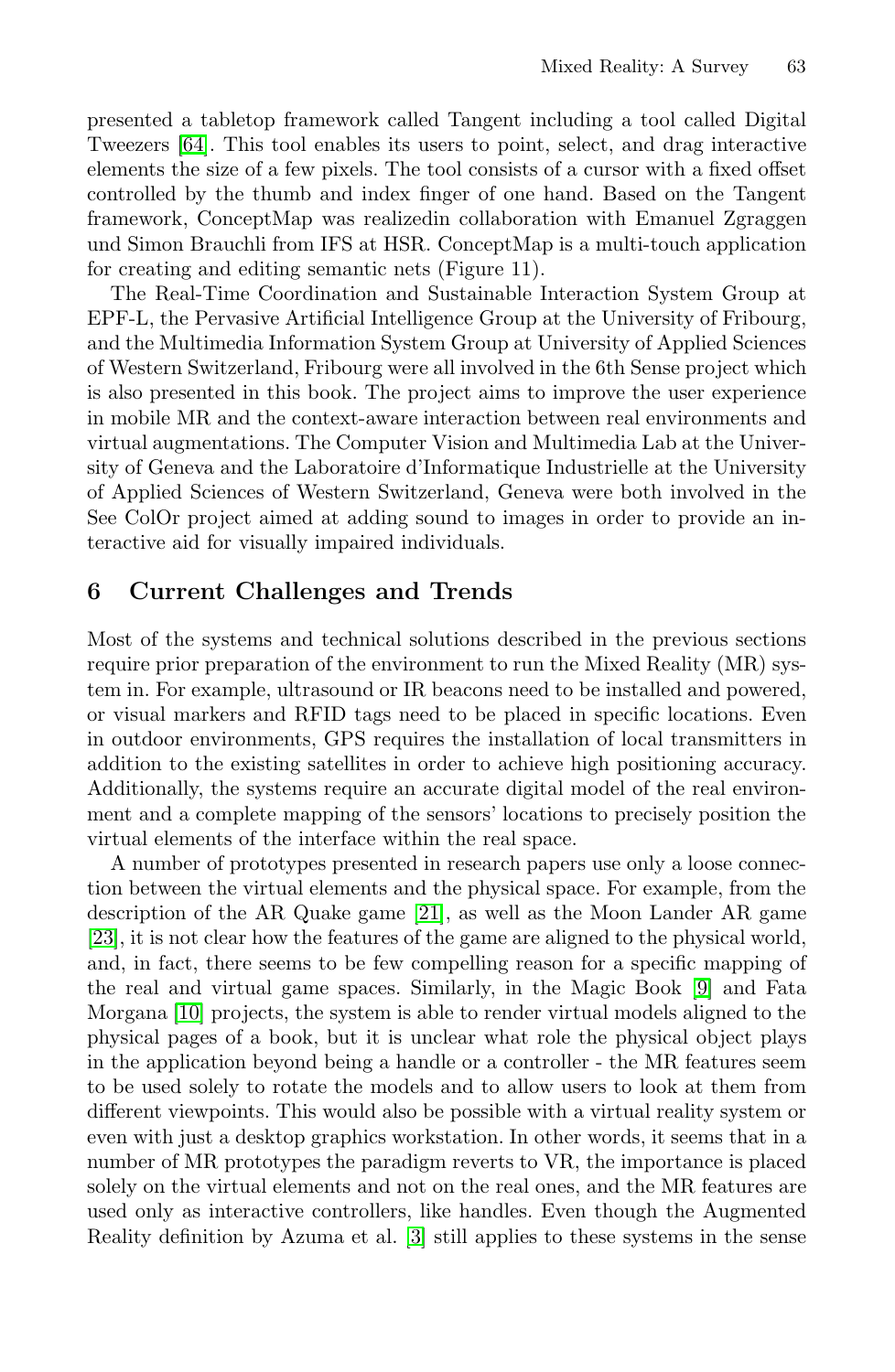that they are interactive and display virtual objects registered to the real world, it can be observed that the connection between the virtual elements and the physical reality is relatively weak.

Future investigation into MR could therefore target specific domains of application, such as the medical field, in which specialized digital data is inherently aligned with the physical world, as in the case of medical image overlays onto a patient's body in surgery. Also, future MR research could consider larger scale, more general applications, reduced registration requirements, and thus allowing an easier implementation onto consumer hand-held devices. Today's mobile phones are ubiquitous and already embed considerable computational capabilities (yet not enough for most registration techniques) - initial exploration suggests that they may have great potential for MR. The relationship between digital content and physical space could then become less tight in terms of resolution, but more stringent in terms of relevance in the direction of location-based services and applications.

Based on the experiences of MR research in Switzerland, we see a trend towards more application-specific projects, typically industrial and educational. Industrial applications are directed towards support planning tasks. The fact that projects are becoming more application-oriented may indicate that MR technologies are becoming more mature. While early MR systems were mostly single-user, more recent applications are collaborative, both for co-located and net-based use.

# **References**

- 1. Weiser, M.: Some computer science issues in ubiquitous computing. Commun. ACM 36(7), 75–84 (1993)
- 2. Sutherland, I.: A head-mounted three dimensional display. In: Proceedings of the Fall Joint Computer Conference, vol. 33, pp. 757–764 (1968)
- <span id="page-17-0"></span>3. Azuma, R., Baillot, Y., Behringer, R., Feiner, S., Julier, S., MacIntyre, B.: Recent advances in augmented reality. IEEE Comput. Graph. Appl. 21(6), 34–47 (2001)
- <span id="page-17-1"></span>4. Milgram, P., Kishino, F.: A Taxonomy of Mixed Reality Visual Displays. IEICE Transactions on Information Systems 77, 1321–1329 (1994)
- <span id="page-17-2"></span>5. Feiner, S., Macintyre, B., Seligmann, D.: Knowledge-based augmented reality. In: Communications of the ACM, vol. 36, pp. 53–62. ACM Press, New York (1993)
- <span id="page-17-3"></span>6. Lee, J., Rhee, G.: Context-aware 3D visualization and collaboration services for ubiquitous cars using augmented reality. The International Journal of Advanced Manufacturing Technology 37, 431–442 (2008)
- <span id="page-17-4"></span>7. Reiners, D., Stricker, D., Klinker, G., Muller, S.: Augmented Reality for Construction Tasks: Doorlock Assembly. In: 1st International Workshop on Augmented Reality (IWAR 1998), San Francisco (1998)
- <span id="page-17-5"></span>8. Doil, F., Schreiber, W., Alt, T., Patron, C.: Augmented reality for manufacturing planning. In: Proceedings of the workshop on Virtual environments 2003, pp. 71– 76. ACM Press, New York (2003)
- <span id="page-17-6"></span>9. Billinghurst, M., Kato, H., Poupyrev, I.: The MagicBook: a transitional AR interface. In: Computers & Graphics, vol. 25, pp. 745–753. Elsevier, Amsterdam (2001)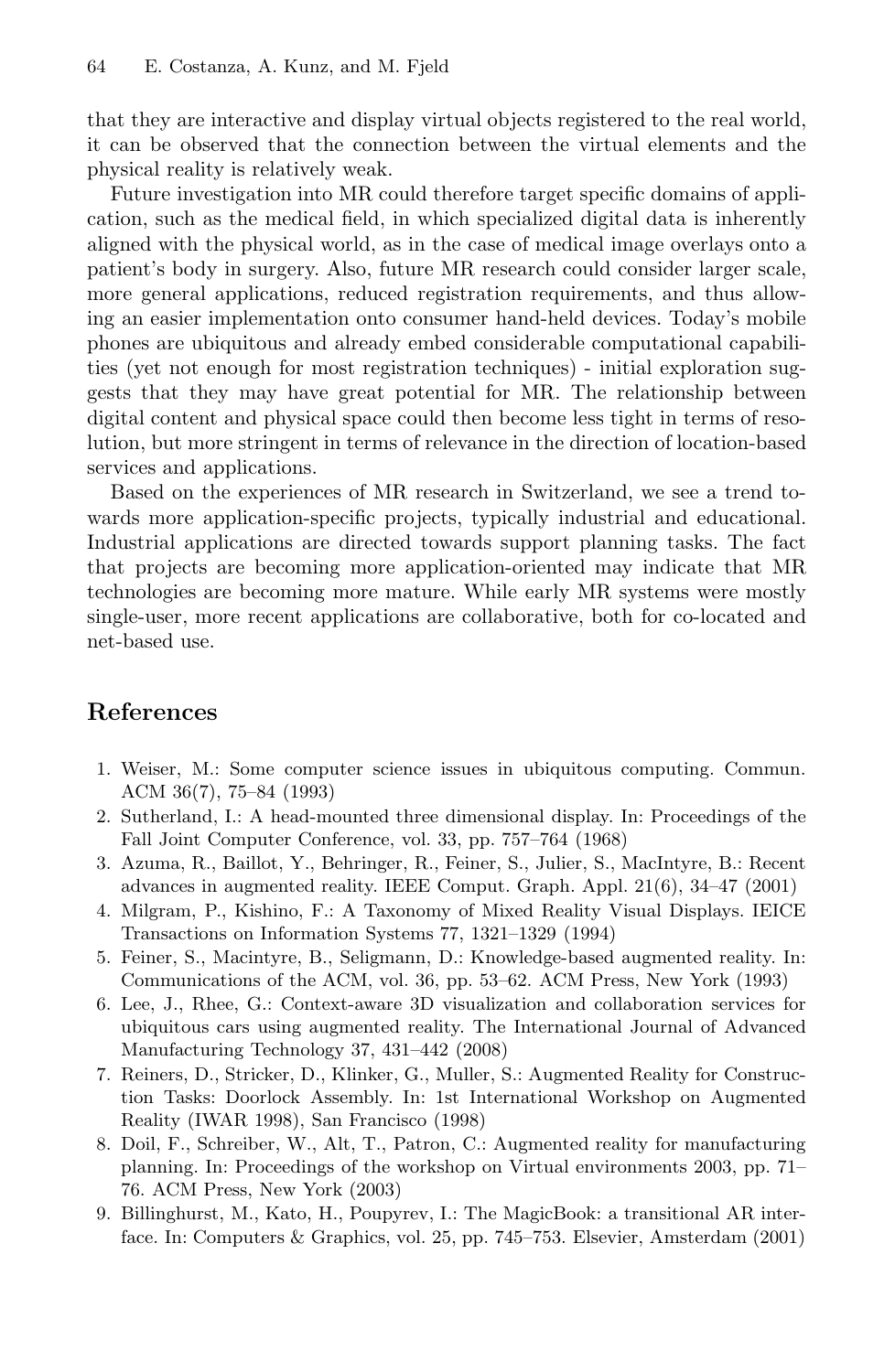- <span id="page-18-0"></span>10. Klinker, G., Dutoit, A., Bauer, M., Bayer, J., Novak, V., Matzke, D.: "Fata Morgana" A Presentation System for Product Design. In: Proceedings of the International Symposium on Mixed and Augmented Reality (ISMAR 2002). IEEE Computer Society, Washington (2002)
- 11. State, A., Livingston, M.A., Garrett, W.F., Hirota, G., Whitton, M.C., Pisano, E.D., Fuchs, H.: Technologies for augmented reality systems: Realizing ultrasoundguided needle biopsies. In: SIGGRAPH, pp. 439–446 (1996)
- 12. State, A., Hirota, G., Chen, D.T., Garrett, W.F., Livingston, M.A.: Superior augmented reality registration by integrating landmark tracking and magnetic tracking. In: SIGGRAPH, pp. 429–438 (1996)
- 13. Lorensen, W.E., Cline, H.E., Nafis, C., Altobelli, D., Gleason, L.: Enhancing reality in the operating room. In: IEEE Visualization, pp. 410–415 (1993)
- 14. Rosenthal, M., State, A., Lee, J., Hirota, G., Ackerman, J., Keller, K., Pisano, E., Jiroutek, M., Muller, K., Fuchs, H.: Augmented reality guidance for needle biopsies: An initial randomized, controlled trial in phantoms. In: Medical Image Analysis, vol. 6, pp. 313–320. Elsevier, Amsterdam (2002)
- <span id="page-18-6"></span>15. Höllerer, T., Feiner, S., Terauchi, T., Rashid, G., Hallaway, D.: Exploring MARS: developing indoor and outdoor user interfaces to a mobile augmented reality system. In: Computers & Graphics, vol. 23, pp. 779–785. Elsevier, Amsterdam (1999)
- 16. Welch, G., Sonnenwald, D., Mayer-Patel, K., Yang, R., State, A., Towles, H., Cairns, B., Fuchs, H.: Remote 3D medical consultation. In: Proc. BROADMED Conf. 2005, University College of Borås. Swedish School of Library and Information Science, pp. 103–110 (2005)
- 17. Julier, S., Baillot, Y., Brown, D., Lanzagorta, M.: Information filtering for mobile augmented reality. IEEE Computer Graphics and Applications 22(5), 12–15 (2002)
- 18. Thomas, B., Piekarski, W., Hepworth, D., Gunther, B., Demczuk, V.: A wearable computer system with augmented reality to support terrestrial navigation. In: ISWC 1998: Proceedings of the 2nd IEEE International Symposium on Wearable Computers, Washington, DC, USA, p. 168. IEEE Computer Society, Los Alamitos (1998)
- <span id="page-18-1"></span>19. Feiner, S., MacIntyre, B., Hollerer, T., Webster, A.: A touring machine: Prototyping 3d mobile augmented reality systems for exploring the urban environment. In: ISWC 1997: Proceedings of the 1st IEEE International Symposium on Wearable Computers, Washington, DC, USA, p. 74. IEEE Computer Society, Los Alamitos (1997)
- <span id="page-18-2"></span>20. Rekimoto, J.: Navicam: A magnifying glass approach to augmented reality. In: Presence, vol. 6, pp. 399–412 (1997)
- <span id="page-18-3"></span>21. Thomas, B., Close, B., Donoghue, J., Squires, J., Bondi, P., Piekarski, W.: First Person Indoor/Outdoor Augmented Reality Application: ARQuake. In: Personal and Ubiquitous Computing, vol. 6, pp. 75–86. Springer, Heidelberg (2002)
- 22. Cheok, A., Goh, K., Liu, W., Farbiz, F., Fong, S., Teo, S., Li, Y., Yang, X.: Human Pacman: a mobile, wide-area entertainment system based on physical, social, and ubiquitous computing. In: Personal and Ubiquitous Computing, vol. 8, pp. 71–81. Springer, Heidelberg (2004)
- <span id="page-18-4"></span>23. Avery, B., Thomas, B., Velikovsky, J., Piekarski, W.: Outdoor augmented reality gaming on five dollars a day. In: Proceedings of the Sixth Australasian conference on User interface, vol. 40, pp. 79–88. Australian Computer Society, Inc, Darlinghurst (2005)
- <span id="page-18-5"></span>24. Szalavári, Z., Eckstein, E., Gervautz, M.: Collaborative gaming in augmented reality. In: Proceedings of the ACM symposium on Virtual reality software and technology 1998, pp. 195–204. ACM Press, New York (1998)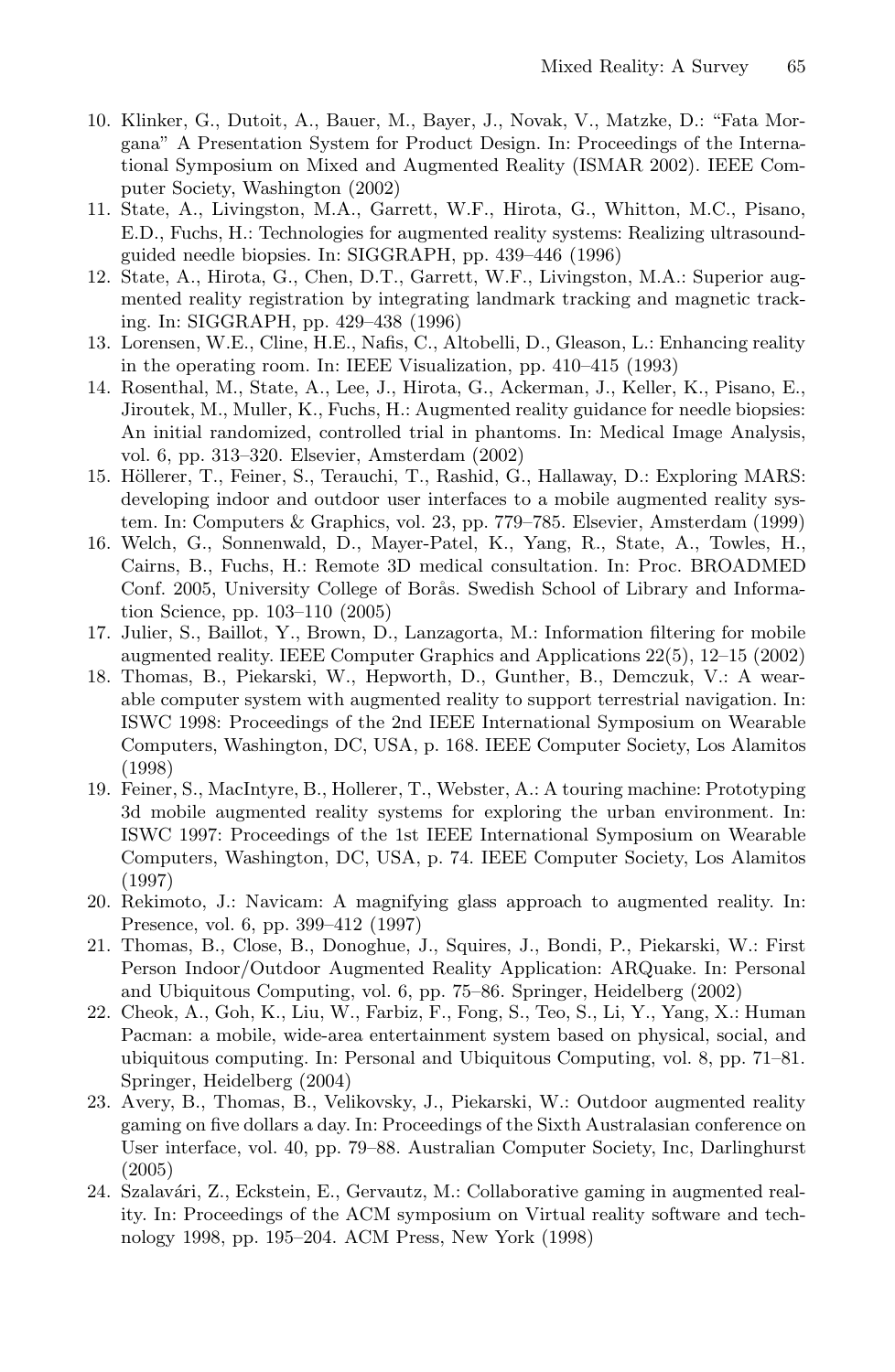- <span id="page-19-3"></span><span id="page-19-2"></span><span id="page-19-1"></span><span id="page-19-0"></span>25. Barakonyi, I., Weilguny, M., Psik, T., Schmalstieg, D.: Monkeybridge: autonomous agents in augmented reality games. In: Lee, N. (ed.) Advances in Computer Entertainment Technology, pp. 172–175. ACM, New York (2005)
- <span id="page-19-4"></span>26. Bungert, C.: Hmd/headset/vr-helmet comparison chart (2008), http://www.stereo3d.com/hmd.htm
- <span id="page-19-6"></span><span id="page-19-5"></span>27. Rekimoto, J., Nagao, K.: The world through the computer: computer augmented interaction with real world environments. In: Proceedings of the 8th annual ACM symposium on User interface and software technology, pp. 29–36. ACM, New York (1995)
- 28. Moehring, M., Lessig, C., Bimber, O.: Video See-Through AR on Consumer Cell Phones. In: Proc. of International Symposium on Augmented and Mixed Reality (ISMAR 2004), pp. 252–253 (2004)
- <span id="page-19-7"></span>29. Olwal, A.: Lightsense: enabling spatially aware handheld interaction devices. In: ISMAR, pp. 119–122 (2006)
- <span id="page-19-8"></span>30. Wellner, P.: Interacting with paper on the DigitalDesk. In: Communications of the ACM, vol. 36, pp. 87–96. ACM Press, New York (1993)
- <span id="page-19-9"></span>31. Fitzmaurice, G., Ishii, H., Buxton, W.: Bricks: laying the foundations for graspable user interfaces. In: Proceedings of the SIGCHI conference on Human factors in computing systems, pp. 442–449. ACM Press/Addison-Wesley Publishing Co., New York (1995)
- <span id="page-19-10"></span>32. Pinhanez, C.: Augmenting Reality with Projected Interactive Displays. In: Virtual and Augmented Architecture (Vaa 2001): Proceedings of the International Symposium on Virtual and Augmented Architecture (Vaa 2001), Trinity College, Dublin, June 21-22 (2001)
- <span id="page-19-11"></span>33. Olwal, A., Gustafsson, J., Lindfors, C.: Spatial augmented reality on industrial cnc-machines. In: Proceedings of SPIE 2008 Electronic Imaging. The Engineering Reality of Virtual Reality 2008, vol. 6804 (2008)
- 34. Raskar, R., van Baar, J., Beardsley, P., Willwacher, T., Rao, S., Forlines, C.: iLamps: geometrically aware and self-configuring projectors. In: International Conference on Computer Graphics and Interactive Techniques. ACM Press, New York (2006)
- <span id="page-19-13"></span>35. Getting, I.: Perspective/navigation-The Global Positioning System. In: Spectrum, vol. 30. IEEE, Los Alamitos (1993)
- 36. Steed, A.: Supporting Mobile Applications with Real-Time Visualisation of GPS Availability. In: Proceedings of Mobile HCI. Springer, Heidelberg (2004)
- [37. Kato, H., Billinghurst, M., Pou](http://www.polhemus.com/?page=Motion_Fastrak)pyrev, I., Imamoto, K., Tachibana, K.: Virtual object manipulation on a table-top AR environment. In: Proc. IEEE and ACM In[ternational Symposium on Augmented Reali](http://www.ascension-tech.com/products/flockofbirds.php)ty (ISAR), pp. 111–119 (2000)
- <span id="page-19-12"></span>38. Costanza, E., Robinson, J.: A region adjacency tree approach to the detection and design of fiducials. In: Vision, Video and Graphics (VVG), pp. 63–70 (2003)
- 39. Lepetit, V., Fua, P.: Keypoint Recognition Using Randomized Trees. In: IEEE Transactions On Pattern Analysis And Machine Intelligence, pp. 1465–1479. IEEE Computer Society, Los Alamitos (2006)
- 40. Polhemus: Polhemus "fastrak" commercial system (retrieved, June 2008), http://www.polhemus.com/?page=Motion\_Fastrak
- 41. Ascension: Ascension "flock of birds" commercial system (retrieved, June 2008), http://www.ascension-tech.com/products/flockofbirds.php
- 42. Foxlin, E., Harrington, M., Harrington, M., Pfeifer, G.: Constellation: a wide-range wireless motion-tracking system for augmented reality and virtual set applications. In: Proceedings of the 25th annual conference on Computer graphics and interactive techniques, pp. 371–378. ACM New York, NY (1998)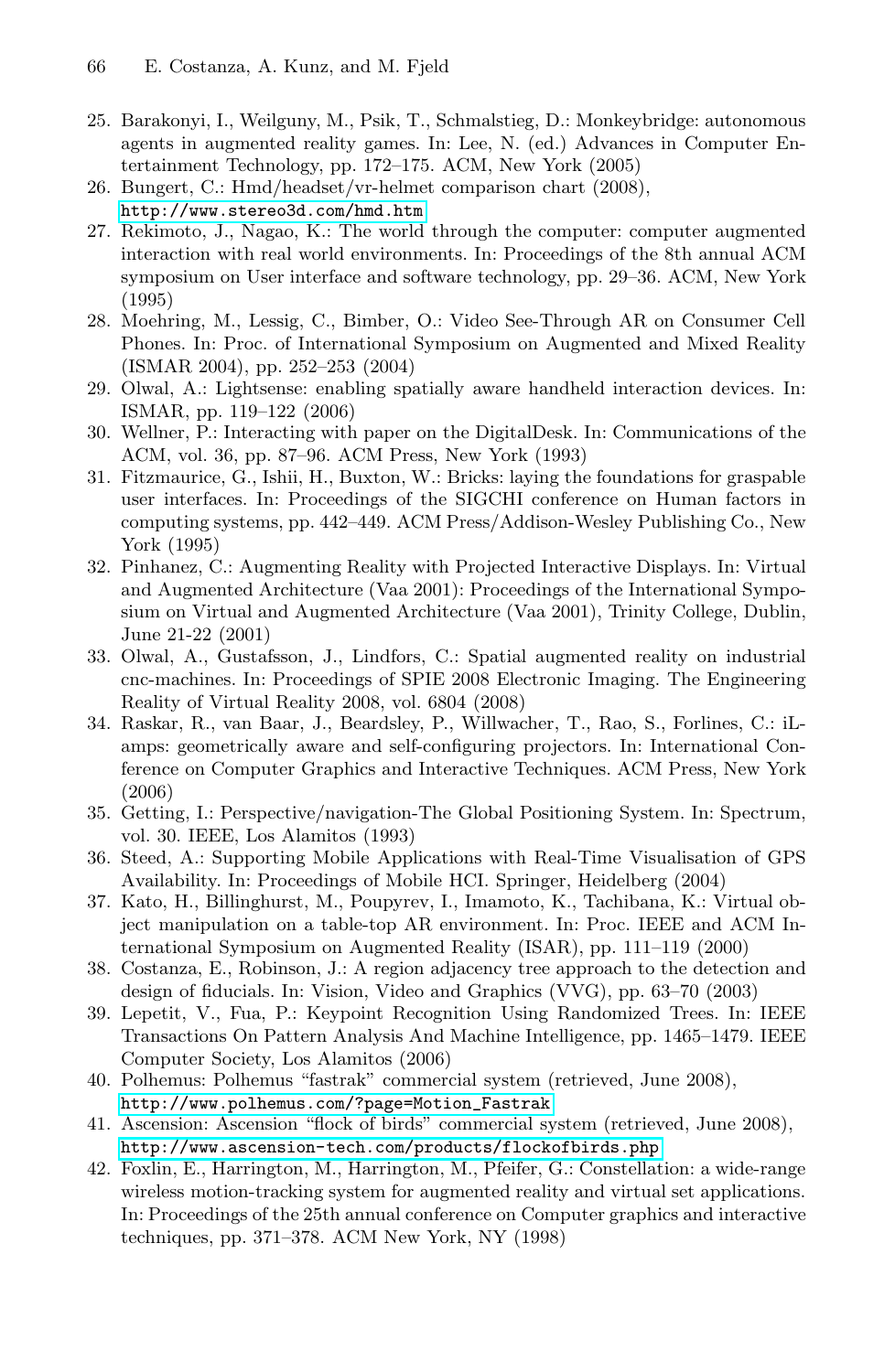- <span id="page-20-0"></span>43. Yokokohji, Y., Sugawara, Y., Yoshikawa, T.: Accurate image overlay on video seethrough hmds using vision and accelerometers. In: VR 2000: Proceedings of the IEEE Virtual Reality 2000 Conference, Washington, DC, USA, p. 247. IEEE Computer Society, Los Alamitos (2000)
- <span id="page-20-1"></span>44. Kotake, D., Satoh, K., Uchiyama, S., Yamamoto, H.: A hybrid and linear registration method utilizing inclination constraint. In: Proceedings of the Fourth IEEE and ACM International Symposium on Mixed and Augmented Reality, pp. 140–149 (2005)
- 45. Azuma, R., Bishop, G.: A frequency-domain analysis of head-motion prediction. In: SIGGRAPH 1995: Proceedings of the 22nd annual conference on Computer graphics and interactive techniques, pp. 401–408. ACM, New York (1995)
- 46. Dourish, P.: Where the action is: the foundations of embodied interaction. MIT Press, Cambridge (2001)
- 47. Swan, J.E., Gabbard, J.L.: Survey of user-based experimentation in augmented reality. In: Proceedings of 1st International Conference on Virtual Reality (2005)
- 48. Fjeld, M.: Special Issue on Usability and collaborative aspects of augmented reality. Interactions 11(6), 11–15 (2004)
- <span id="page-20-2"></span>49. Billinghurst, M., Belcher, D., Gupta, A., Kiyokawa, K.: Communication Behaviors in Colocated Collaborative AR Interfaces. International Journal of Human-Computer Interaction 16(3), 395–423 (2003)
- 50. Wiedenmaier, S., Oehme, O., Schmidt, L., Luczak, H.: Augmented reality (ar) for assembly processes design and experimental evaluation. Int. J. Hum. Comput. Interaction 16(3), 497–514 (2003)
- <span id="page-20-3"></span>51. Papagiannakis, G., Schertenleib, S., Ponder, M., Arévalo-Poizat, M., Magnenat-Thalmann, N., Thalmann, D.: Real-time virtual humans in ar sites. In: 1st European Conference on Visual Media Production (CVMP), pp. 273–276. IEEE Publisher, Los Alamitos (2004)
- <span id="page-20-4"></span>52. Bianchi, G., Knörlein, B., Szèkely, G., Harders, M.: High precision augmented reality haptics. In: Eurohaptics (2006)
- <span id="page-20-5"></span>53. Bianchi, G., Wengert, C., Harders, M., Cattin, P., Székely, G.: Camera-marker alignment framework and comparison with hand-eye calibration for augmented reality applications. In: ISMAR (2005)
- <span id="page-20-6"></span>54. Fjeld, M., Lauche, K., Bichsel, M., Voorhorst, F., Krueger, H., Rauterberg, M.: Physical and virtual tools: Activity theory applied to the design of groupware. In: Computer Supported Cooperative Work (CSCW), vol. 11, pp. 153–180 (2002)
- <span id="page-20-7"></span>55. Fjeld, M., Morf, M., Krueger, H.: Activity theory and the practice of design: evaluation of a collaborative tangible user interface. Inderscience 4, 94–116 (2004)
- <span id="page-20-8"></span>56. Ganser Schwab, C., Kennel, T., Kunz, A.: Digital support for net-based teamwork in early design stages. Journal of Design Research 6(1), 150–168 (2007)
- <span id="page-20-9"></span>57. Schwab, C.G., Kennel, T., Kunz, A.: Digital support for net-based teamwork in early design stages  $6(1/2)$ , 150–168 (2007)
- 58. Gross, M.H., W¨urmlin, S., N¨af, M., Lamboray, E., Spagno, C.P., Kunz, A.M., Koller-Meier, E., Svoboda, T., Gool, L.J.V., Lang, S., Strehlke, K., Moere, A.V., Staadt, O.G.: Blue-c: a spatially immersive display and 3d video portal for telepresence. ACM Trans. Graph. 22(3), 819–827 (2003)
- <span id="page-20-10"></span>59. Kuechler, M., Kunz, A.: Holoport - a device for simultaneous video and data conferencing featuring gaze awareness. In: Proceedings of the IEEE conference on Virtual Reality (IEEE VR 2006), Washington, DC, United States, pp. 81–87. IEEE Computer Society, Los Alamitos (2006)